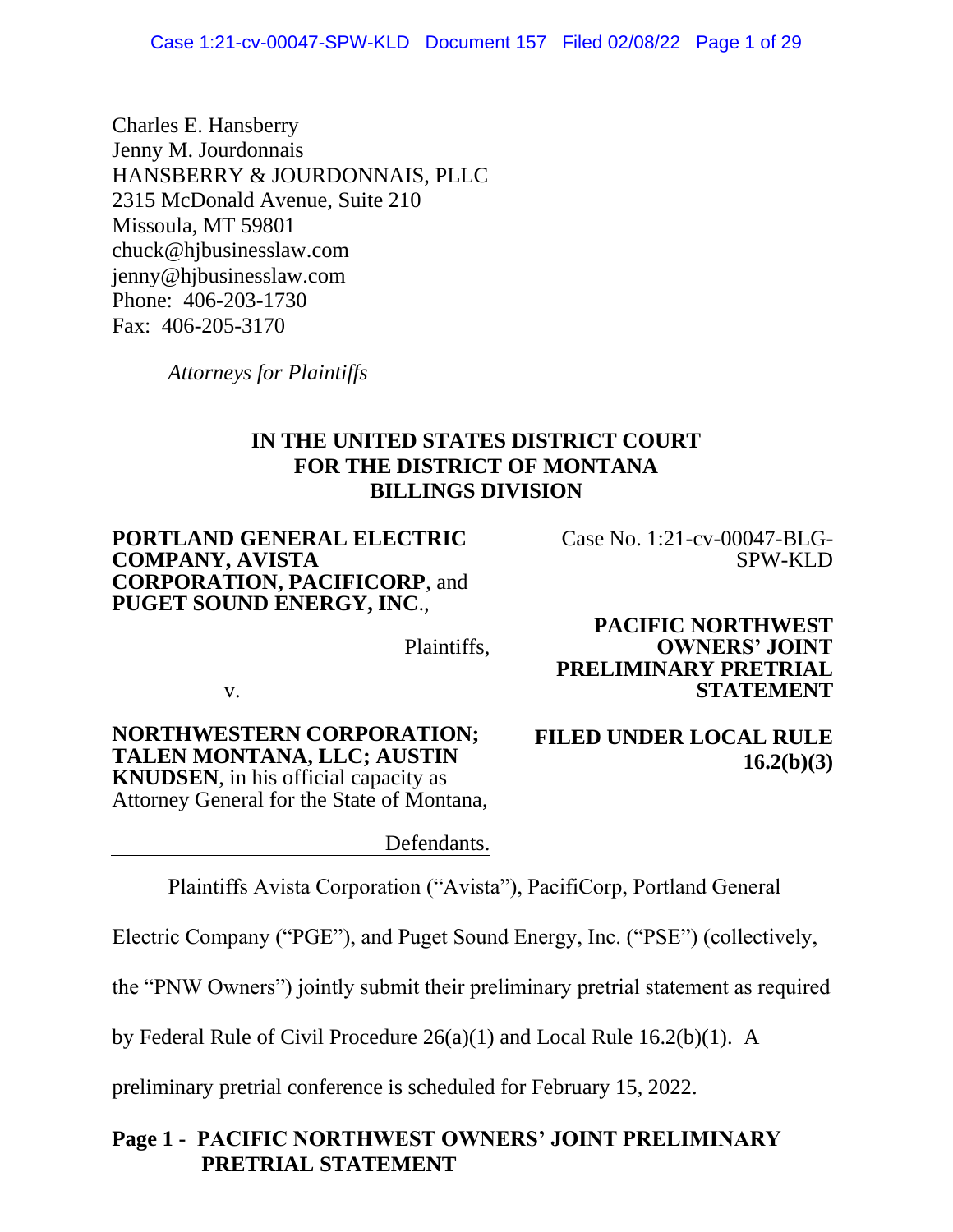#### **I. BRIEF FACTUAL OUTLINE**

The PNW Owners, together with Defendants Talen Montana, LLC ("Talen") and NorthWestern Corporation ("NorthWestern"), jointly own two coal-fired steam electric generation units in Colstrip, Montana (collectively known as "Colstrip"). Those six parties' rights and obligations regarding Colstrip are governed by the 1981 Ownership and Operation Agreement ("O&O Agreement"), as amended four times.

The PNW Owners face legislative mandates to eliminate coal-fired resources from their allocation of electricity for their customers in Washington and Oregon. Talen and NorthWestern want to keep both Colstrip units open for the indefinite future. Talen and NorthWestern believe that one or both units of Colstrip can be closed only with the unanimous consent of every owner. The PNW Owners disagree. Certain voting provisions in the O&O Agreement that require less-thanunanimous consent—55% of the Project Shares—apply to proposals to close one or both units.

On March 12, 2021, NorthWestern sent to the other Colstrip owners an arbitration demand, which NorthWestern amended on April 2, 2021 ("amended demand"). The amended demand seeks declaratory relief as to the owners' rights and obligations under the O&O Agreement. NorthWestern's amended demand raises several issues, including whether the owners must unanimously consent to

#### **Page 2 - PACIFIC NORTHWEST OWNERS' JOINT PRELIMINARY PRETRIAL STATEMENT**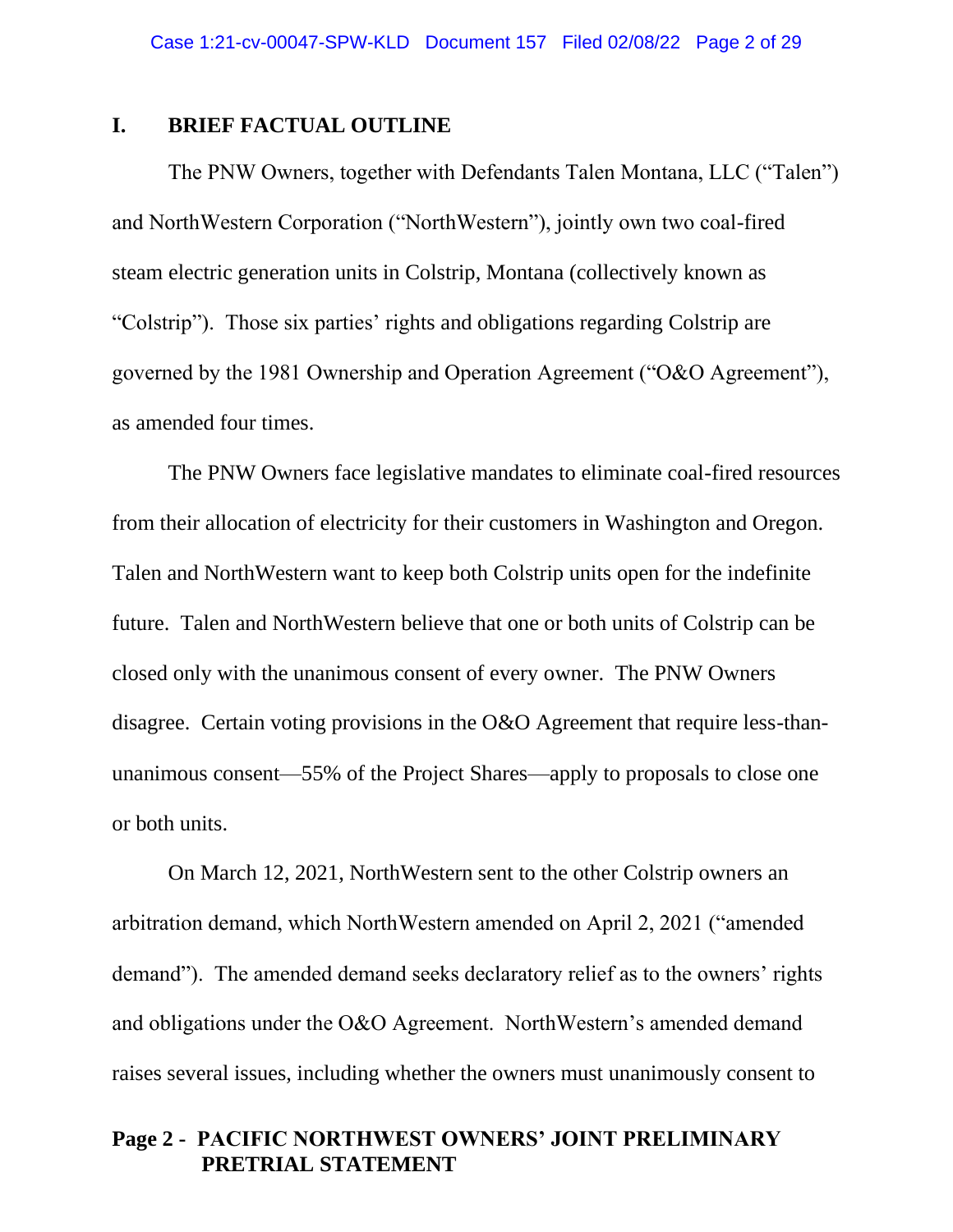close one or both units and what the owners' funding obligations are for Colstrip.

Each of the PNW Owners served responses to NorthWestern's amended demand,

as well as their own demands for arbitration.

The issues raised by NorthWestern's amended demand, and the responses to

that amended demand, arise out of or relate to the O&O Agreement and are,

therefore, subject to arbitration under Section 18 of the O&O Agreement, which

provides in relevant part,

Any controversies arising out of or relating to this Agreement which cannot be resolved through negotiations among the Project Users within thirty (30) days after inception of the matter in dispute shall, upon demand of any Project User involved in the controversy, be submitted to an Arbitrator having demonstrated expertise in the matter submitted. If the Project Users cannot mutually agree upon such Arbitrator, then upon petition of any Project User, such Arbitrator shall be appointed by the Superior Court of the State of Washington, in and for the County of Spokane. The arbitration shall be conducted in Spokane, Washington, pursuant to the Washington Arbitration Act, RCW Chapter 7.04 as the same may be amended from time to time . . . .

NorthWestern initiated arbitration, however, the arbitration process has stalled.

At the same time that the Colstrip owners were beginning the arbitration

process, Talen and NorthWestern supported two bills in the 2021 Montana

Legislature: Senate Bill 265 and Senate Bill 266, that directly impacted, and have

substantially delayed the arbitration process.

Senate Bill 265 directly targets Section 18 of the O&O Agreement and

purports to invalidate the owners' agreement that any arbitration arising out of

## **Page 3 - PACIFIC NORTHWEST OWNERS' JOINT PRELIMINARY PRETRIAL STATEMENT**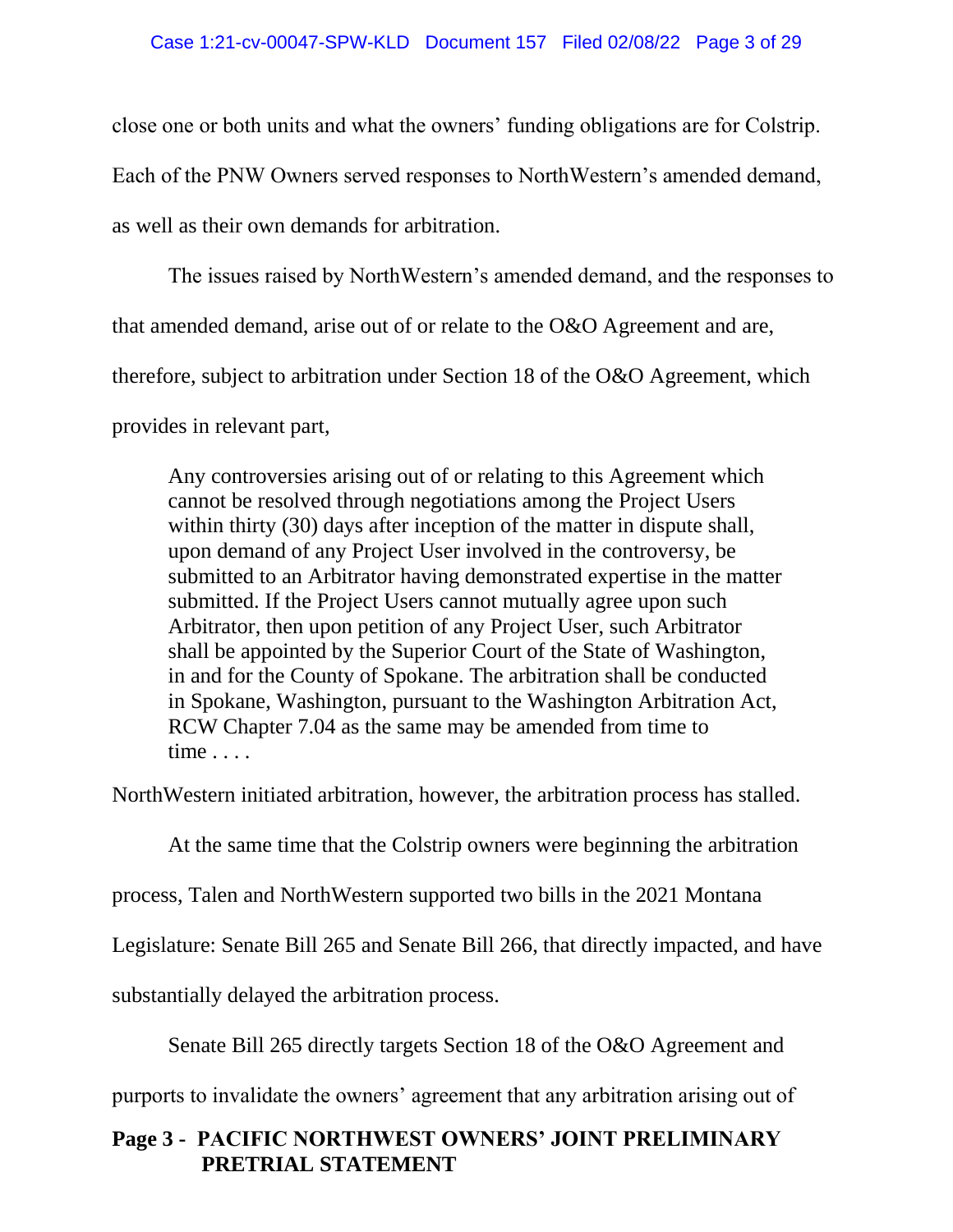controversy relating to the O&O Agreement (1) shall take place in Spokane,

Washington, (2) before a single arbitrator, and (3) subject to the Washington

Arbitration Act. The bill also purports to abrogate the parties' agreement that if the

parties are unable to agree on an arbitrator, the Washington State Superior Court

for Spokane County will appoint a single arbitrator. The bill adds the following

language to Section 27-5-323 of the Montana Code:

(2)(a) An agreement concerning venue involving an electrical generation facility in this state is not valid unless the agreement requires that arbitration occur within the state before a panel of three arbitrators selected under the [Montana] Uniform Arbitration Act unless all parties agree in writing to a single arbitrator.

(b) For the purposes of this subsection, "electrical generation facility" has the meaning provided in 15-24-3001.

. . . .

[This act] applies retroactively, within the meaning of 1-2-109, to applications made on or after January 1, 2021.

(S.B. 265 § 1, 67th Leg., Reg. Sess. (Mont. 2021).) The bill was passed by

Montana's legislature on April 23, 2021, and was signed into law by Montana's

Governor on May 3, 2021.

Senate Bill 266 strips the PNW Owners of other rights in the O&O

Agreement. Under Senate Bill 266, an owner violates the Montana Unfair Trade

Practices and Consumer Protection Act of 1973 if the owner (1) fails or refuses to

fund its share of Colstrip operating costs or (2) engages in any "conduct" to bring

# **Page 4 - PACIFIC NORTHWEST OWNERS' JOINT PRELIMINARY PRETRIAL STATEMENT**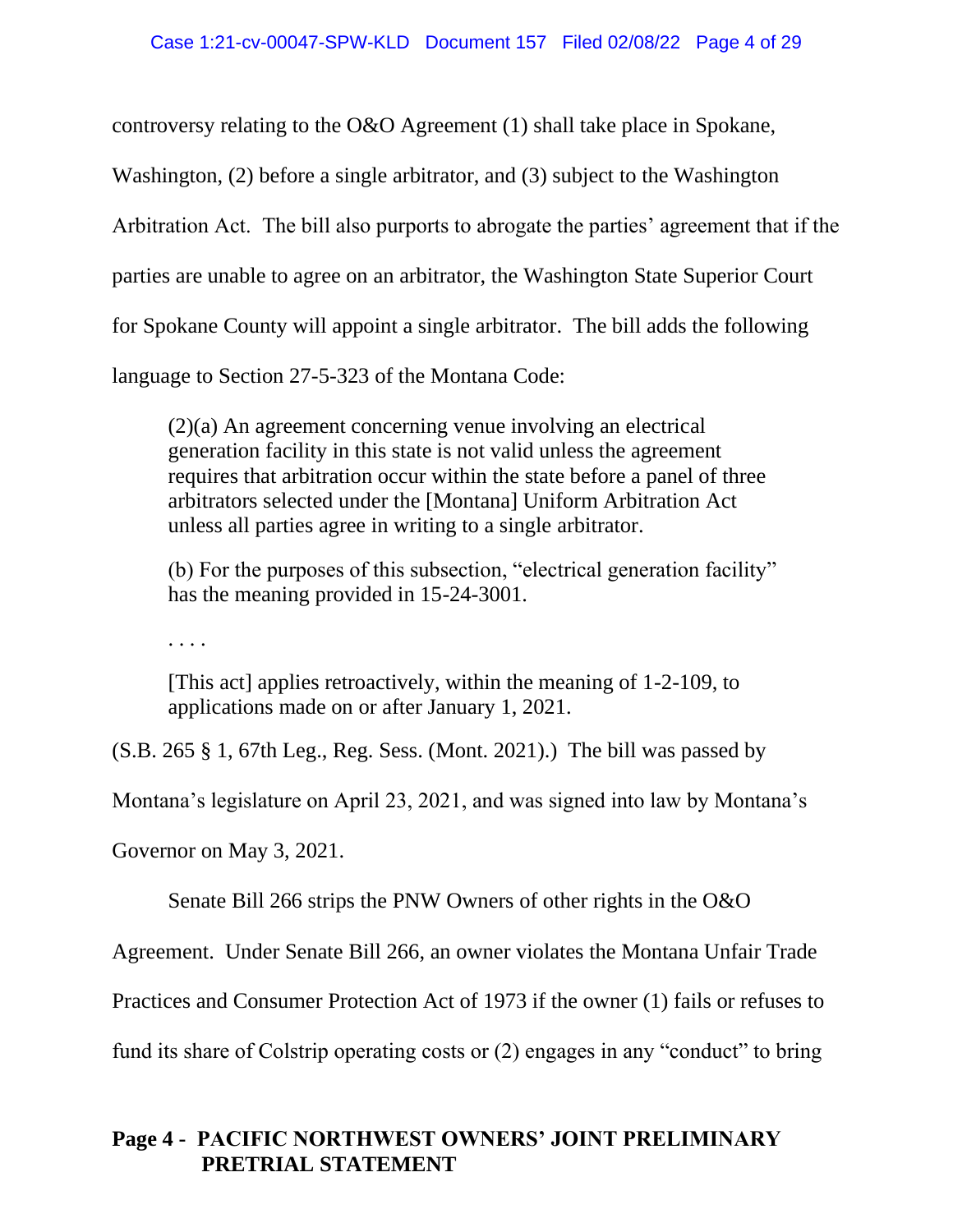about closure of Colstrip without unanimous consent of all owners. Senate Bill

266 invalidates the owners' agreement by codifying the following:

(1)(a) The failure or refusal of an owner of a jointly owned electrical generation facility in the state to fund its share of operating costs associated with a jointly owned electrical generation facility is an unfair or deceptive act or practice in the conduct of trade or commerce in accordance with 30-14-103.

(b) Conduct by one or more owners of a jointly owned electrical generation facility in the state to bring about permanent closure of a generating unit of a facility without seeking and obtaining the consent of all co-owners of a generating unit is an unfair or deceptive act or practice in the conduct of trade or commerce in accordance with 30- 14-103.

. . . .

(2)(b) In an action brought under this section, if the court finds that a person is willfully using or has willfully used a method, act, or practice declared unlawful by this section, the department may, on petition to the court, recover on behalf of the state a civil fine of not more than \$100,000 for each violation. Each day of a continuing violation constitutes a separate offense.

. . . .

[This act] applies retroactively, within the meaning of 1-2-109, to applications made on or after January 1, 2021.

(S.B. 266 §§ 2, 5, 67th Leg., Reg. Sess. (Mont. 2021).) The bill was passed by

Montana's legislature on April 23, 2021, and it was signed into law by Montana's

Governor on May 3, 2021.

As Senate Bills 265 and 266 were making their way through Montana's

legislature, Talen demanded that the owners arbitrate their dispute according to the

# **Page 5 - PACIFIC NORTHWEST OWNERS' JOINT PRELIMINARY PRETRIAL STATEMENT**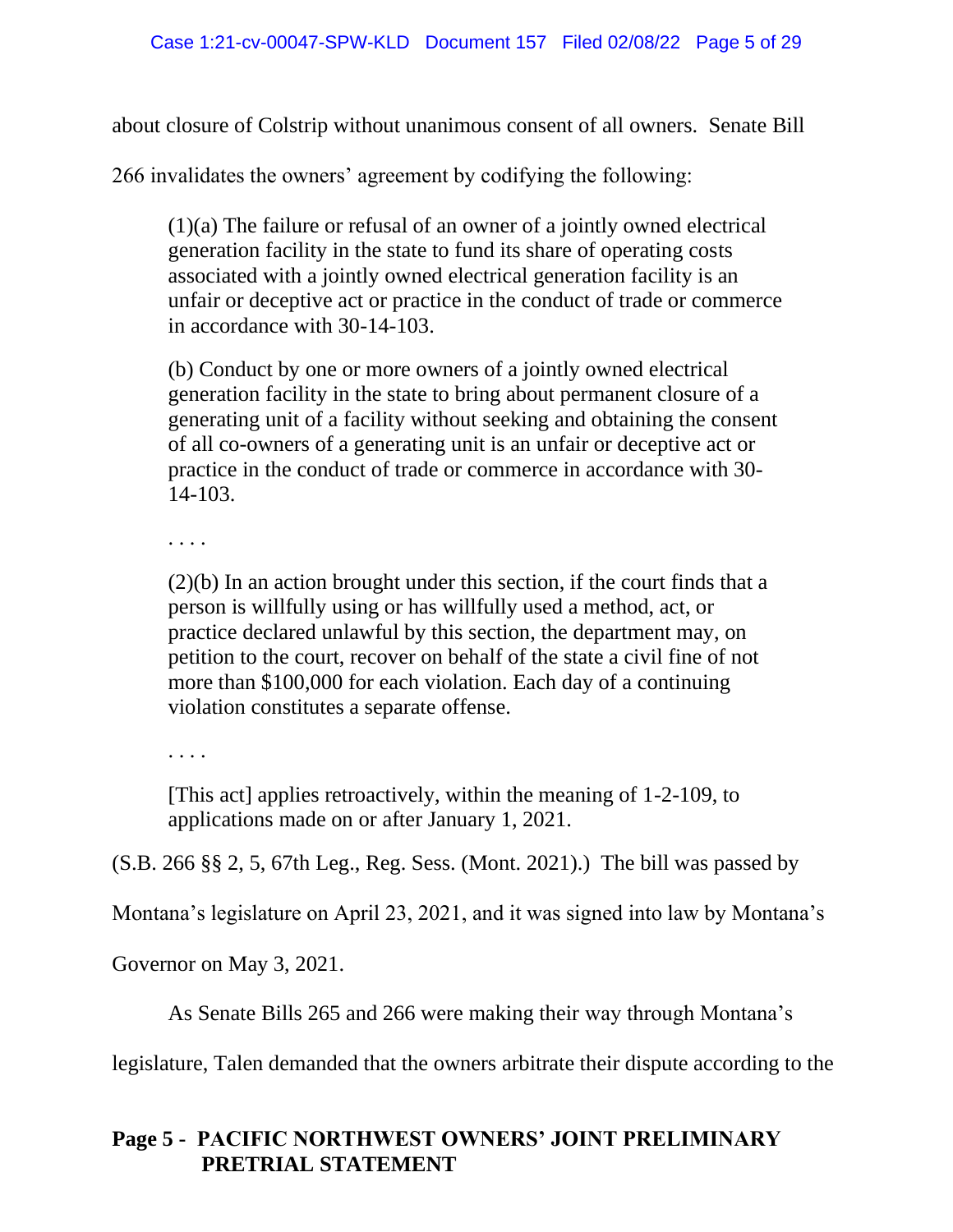procedures in Senate Bill 265. For example, on March 29, April 3, May 12, and May 26, Talen proposed that (1) the arbitration be heard by a panel of three arbitrators, (2) Montana courts have exclusive jurisdiction over any lawsuits related to the arbitration, and (3) the Washington Uniform Arbitration Act would not apply (and, by implication, that the Montana Uniform Arbitration Act would apply). Each of those proposals contradicted the terms of the O&O Agreement.

The PNW Owners sought to protect their rights under the O&O Agreement by filing two actions. The first is a petition to compel arbitration according to the O&O Agreement's terms, which the PNW Owners filed on April 14, 2021, in the Superior Court for Spokane County, Washington. Talen removed that action to the United States District Court for the Eastern District of Washington (*Avista Corp. v. NorthWestern Corp.*, No. 2:21-cv-00163) and transferred it to the District of Montana, Billings Division (*Avista Corp. v. NorthWestern Corp.*, No. 1:21-cv-00090-SPW-TJC) where it is currently pending. The PNW Owners' second action is the instant action.

The PNW Owners filed this action on May 4, 2021. (Doc. 1.) In the First Amended Complaint, filed May 19, 2021, the PNW Owners seek: (1) an injunction prohibiting Attorney General Austin Knudsen ("AG Knudsen") from enforcing Senate Bill 266 against them; (2) a declaration that Senate Bill 266 as applied to the O&O Agreement violates the Commerce, Contract, and Due Process Clauses of

#### **Page 6 - PACIFIC NORTHWEST OWNERS' JOINT PRELIMINARY PRETRIAL STATEMENT**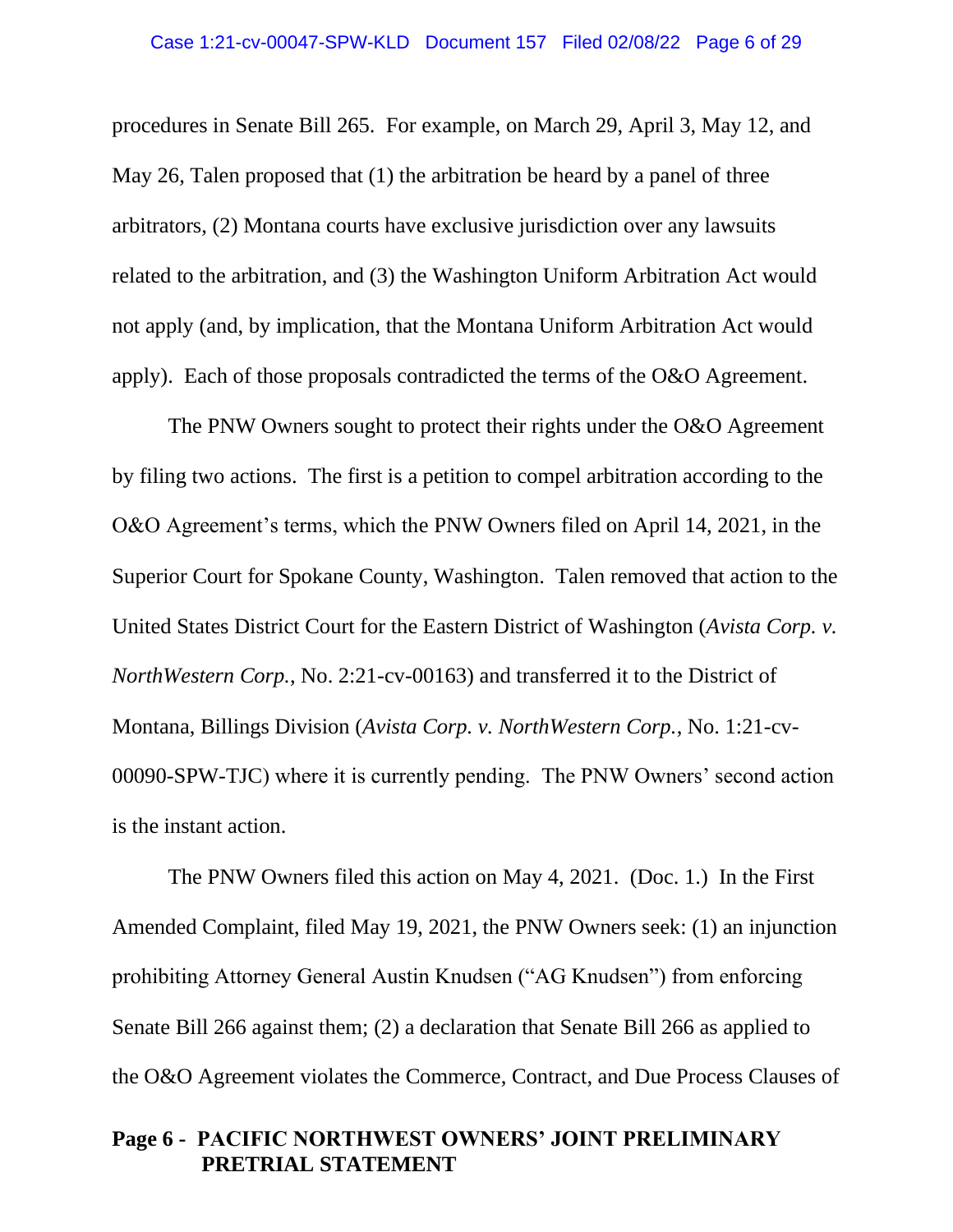the United States Constitution; (3) a declaration that Senate Bill 265 as applied to the O&O Agreement is unconstitutional under the Contract Clauses of the United States and Montana Constitutions; and (4) a declaration that Senate Bill 265 as applied to the O&O Agreement is preempted under the Federal Arbitration Act. (Doc. 32.)

On May 27, 2021, and before defendants filed answers in this action, the PNW Owners filed a motion for preliminary injunction prohibiting AG Knudsen from enforcing Senate Bill 266 against them concerning Colstrip. (Doc. 37.) AG Knudsen filed a notice of no position on that motion. (Doc. 57.) Talen opposed the motion. (Doc. 60.) In response to the preliminary injunction motion, NorthWestern asked the Court to require the Colstrip owners to move forward promptly with arbitration proceedings. (Doc. 61.)

The Court granted the PNW Owners' request for a preliminary injunction on October 13, 2021. (Doc. 100.) In doing so, the Court concluded that Senate Bill 266 likely violates the Contract Clause of the United States Constitution because the bill substantially impairs the O&O Agreement without reasonably advancing a legitimate public purpose. (*Id*. at 7-9.) The Court also determined that Senate Bill 266 likely violates the Commerce Clause because the uncontroverted evidence showed that Montana likely intentionally discriminated against out-of-state interests when enacting the bill. (*Id*. at 9-10.) The Court agreed with the PNW

#### **Page 7 - PACIFIC NORTHWEST OWNERS' JOINT PRELIMINARY PRETRIAL STATEMENT**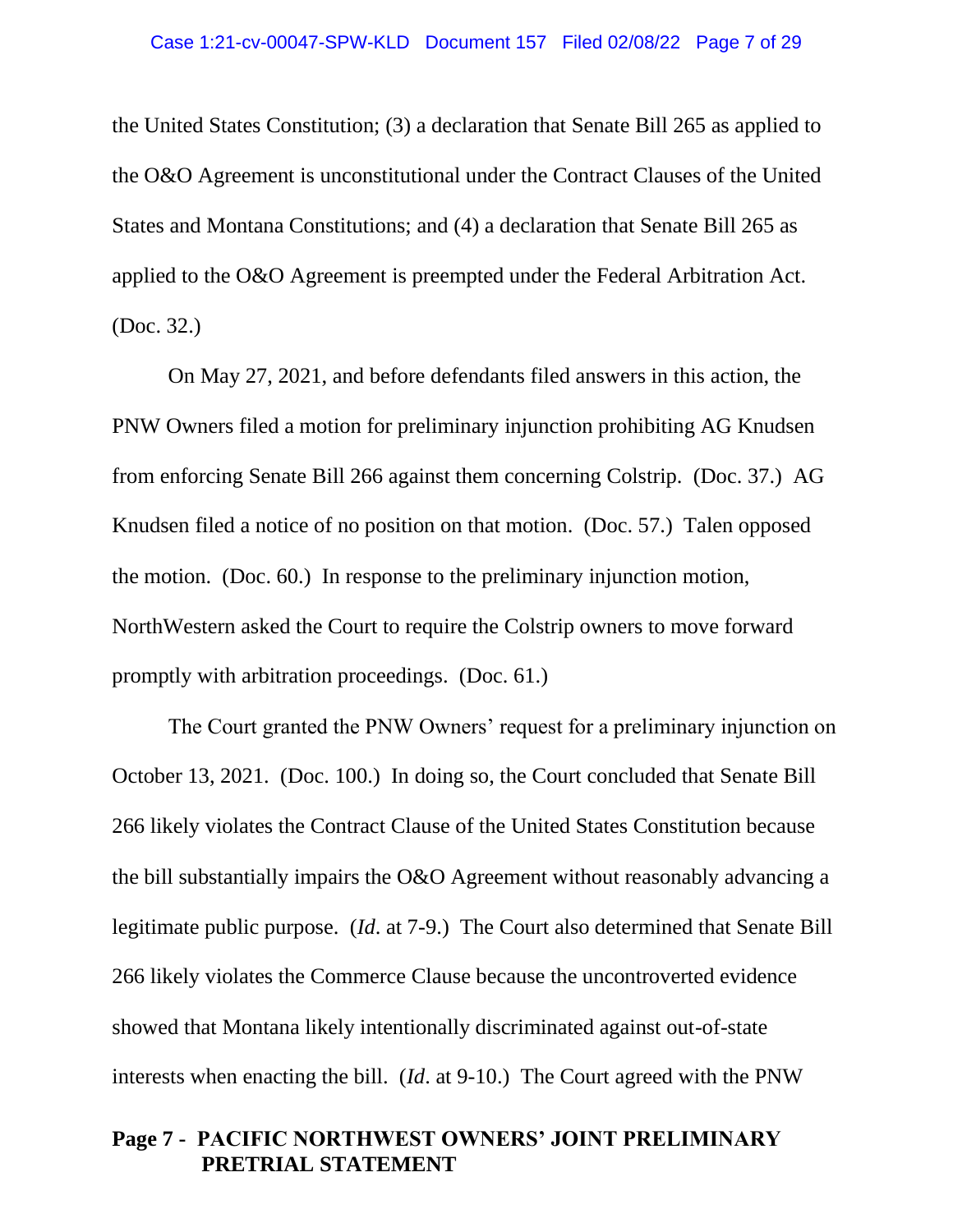#### Case 1:21-cv-00047-SPW-KLD Document 157 Filed 02/08/22 Page 8 of 29

Owners that they had demonstrated a "robust showing of irreparable harm" posed by Senate Bill 266, and the balance of equities and the public interest supported issuing an injunction. (*Id*. at 13.)

The PNW Owners filed a motion for partial summary judgment on their first, second, and third claims on August 17, 2021. (Doc. 88.) Those claims challenge Senate Bill 265 as unconstitutional under the Contract Clauses of the United States and Montana Constitutions and as preempted by the Federal Arbitration Act. (*Id*.) Talen opposed the motion. (Doc. 93.) Rather than take a position on the motion, NorthWestern asked the Court to compel arbitration and appoint a magistrate judge or special master to oversee the negotiations of the arbitration process. (Doc. 95.) The motion for partial summary judgment challenging Senate Bill 265 is fully briefed and pending.

After the Court issued the preliminary injunction restraining AG Knudsen from enforcing Senate Bill 266, the PNW Owners filed a second motion for partial summary judgment on October 29, 2021, this time on their fourth and fifth claims. (Doc. 102.) The claims addressed the unconstitutionality of Senate Bill 266 under the Contract Clause (fourth claim) and Commerce Clause (fifth claim) of the United States Constitution and seek a permanent injunction prohibiting AG Knudsen from enforcing the bill against the PNW Owners. (*Id*.) Talen opposed the motion. (Doc. 129.) NorthWestern took no position on the motion, instead

#### **Page 8 - PACIFIC NORTHWEST OWNERS' JOINT PRELIMINARY PRETRIAL STATEMENT**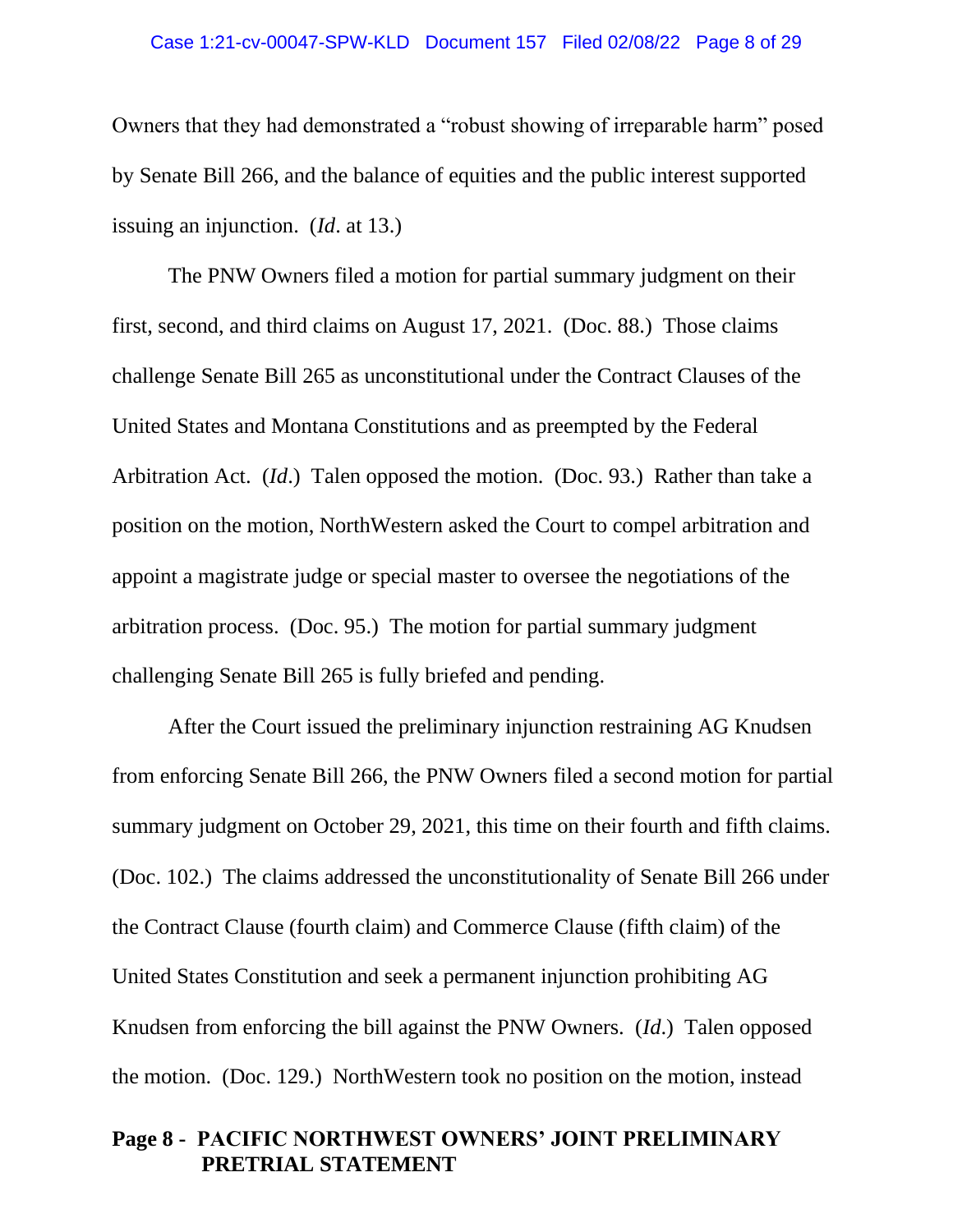#### Case 1:21-cv-00047-SPW-KLD Document 157 Filed 02/08/22 Page 9 of 29

asking the Court to abstain from resolving any issues regarding an interpretation of the O&O Agreement (and requesting an order compelling arbitration). (Doc. 124.) AG Knudsen did not respond to the motion. The motion for partial summary judgment challenging Senate Bill 266 is fully briefed and pending.

On November 10, 2021, AG Knudsen issued his first set of discovery requests to the PNW Owners containing requests for production, interrogatories, and requests for admission. The PNW Owners have served responses and objections to those discovery requests. Production of documents is ongoing.

AG Knudsen filed a motion to stay on November 19, 2021. (Doc. 116.) In the motion, AG Knudsen asked the Court to stay this action pending the outcome of the arbitration regarding the O&O Agreement, or in the alternative to either (1) issue a six-month extension to respond to the pending motion for summary judgment to allow for additional discovery efforts or (2) to stay this case pending the outcome of the motion to remand in the case removed from Montana state court (1:21-cv-00058-SPW-TJC) and the related motion to consolidate the removed case with the present case. (*Id*.) Talen partially joined AG Knudsen's motion to the extent it requested time to conduct discovery. (Doc. 129.) The PNW Owners opposed the motion. (Doc. 127.) NorthWestern opposed the motion and, again, asked the Court to compel arbitration. (Doc. 126.) The motion to stay is fully briefed and pending.

#### **Page 9 - PACIFIC NORTHWEST OWNERS' JOINT PRELIMINARY PRETRIAL STATEMENT**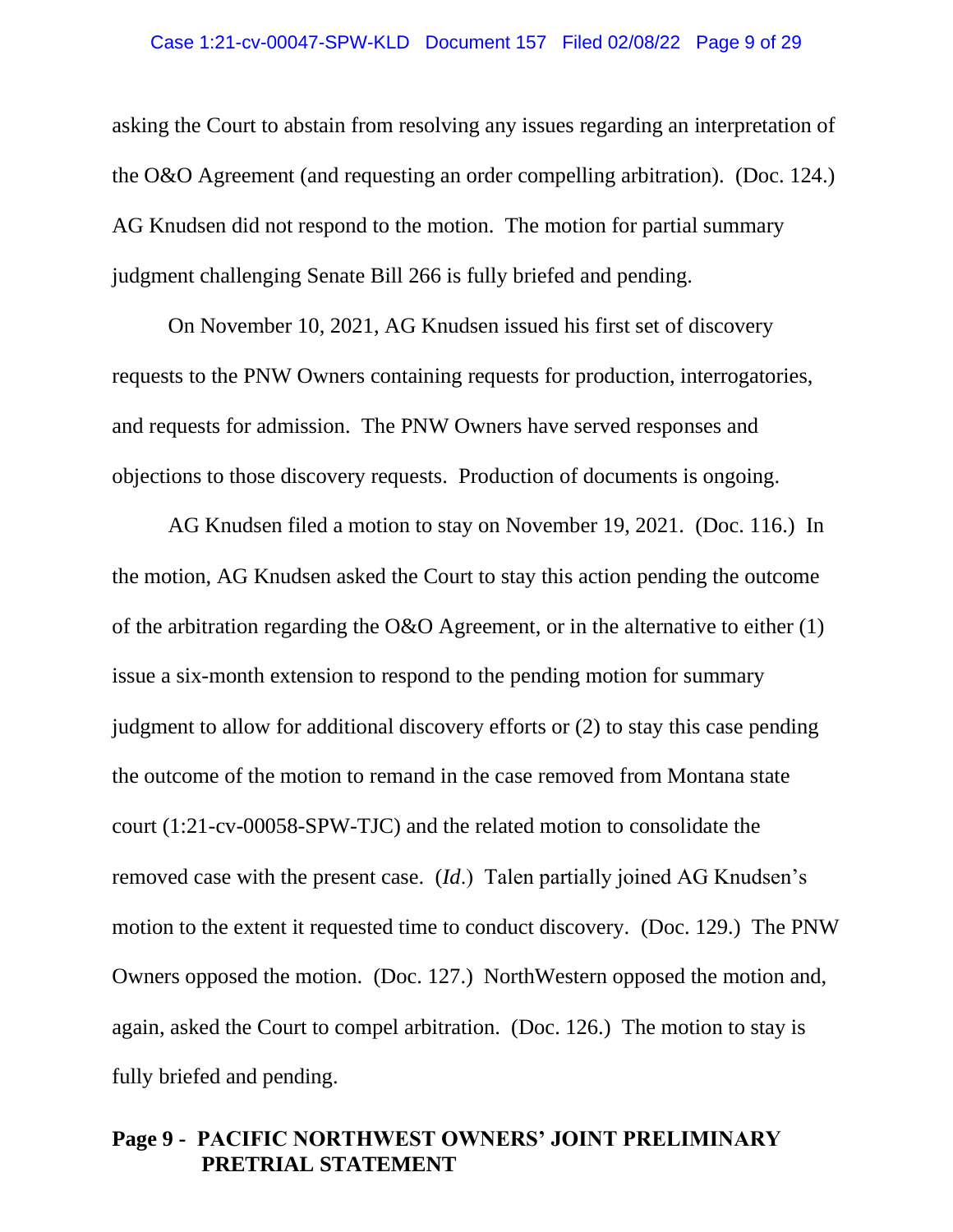On December 3, 2021, NorthWestern filed a motion asking the Court to compel arbitration of the parties' dispute regarding the O&O Agreement and to appoint a magistrate judge to oversee the negotiations of the arbitration process. (Doc. 120.) Talen, Avista, PGE, and PacifiCorp opposed the motion. (Docs. 141 & 142.) PSE joined the motion but asked the Court to first rule on the PNW Owners' pending motion for partial summary judgment on their first, second, and third claims. (Doc. 144.) The motion to compel arbitration is fully briefed and pending.

The parties each served their FRCP 26(a)(1) initial disclosures on or before December 27, 2021.

In a separate but related action, on May 4, 2021, after the PNW Owners filed the instant action, Talen filed its own action in Montana state court, seeking a declaration that the provisions of the O&O Agreement are invalid to the extent they require arbitration in a manner inconsistent with Senate Bill 265. Talen also sought an order compelling the parties to arbitrate in accordance with Senate Bill 265. The PNW Owners removed that action to the United States District Court for the District of Montana (*Talen Montana, LLC v. Avista Corp.*, No. 1:21-cv-00058- SPW-TJC). Talen filed a motion to remand back to Montana state court; the PNW Owners moved to consolidate the case with the instant action (*Portland General Electric Co., et al. v. NorthWestern Corp., et al.*, 1:21-cv-00047-SPW-KLD). The

#### **Page 10 - PACIFIC NORTHWEST OWNERS' JOINT PRELIMINARY PRETRIAL STATEMENT**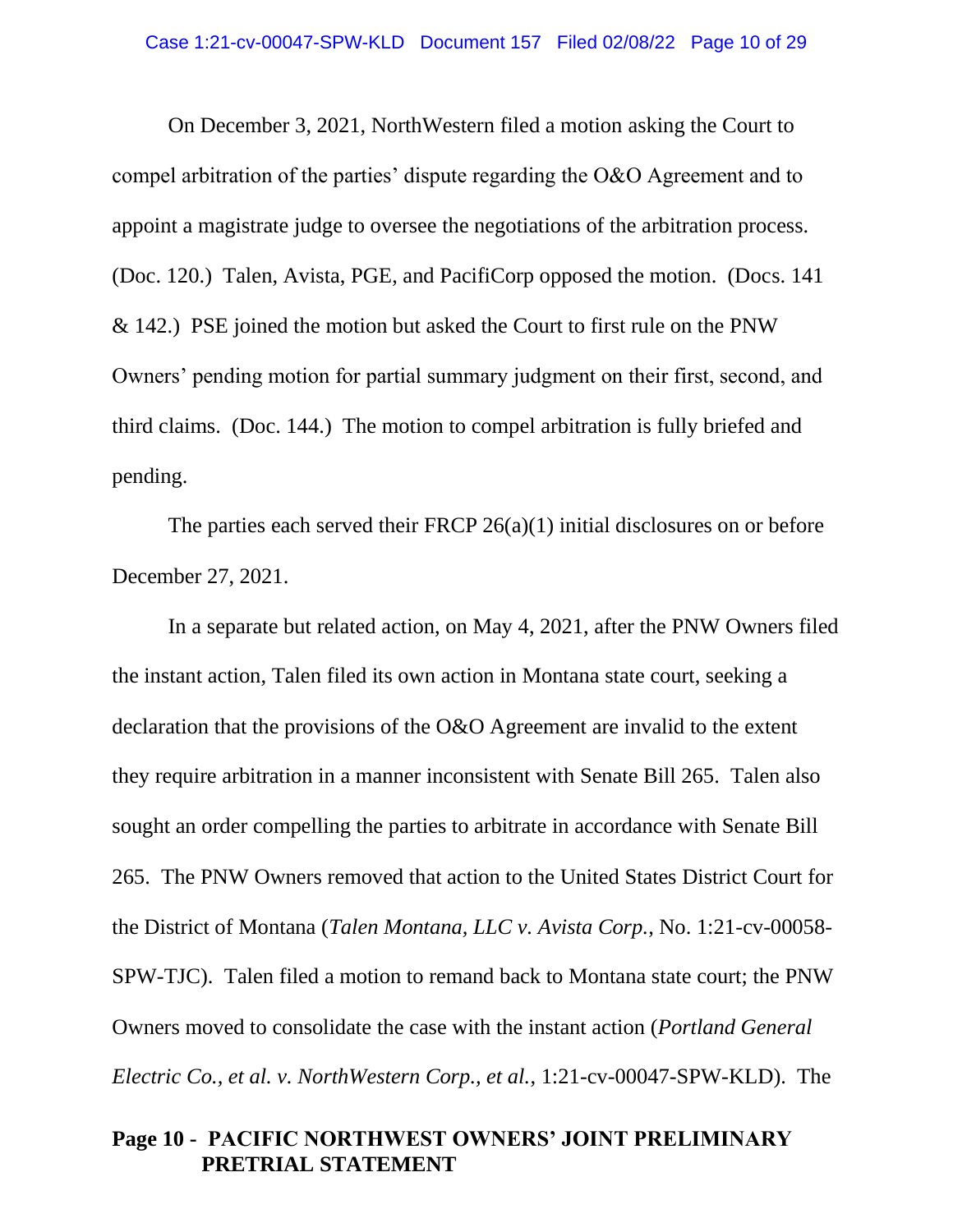Court stayed the motion to consolidate pending the outcome of the motion to remand. (Doc. 101.) On December 1, 2021, Magistrate Judge Timothy Cavan issued Findings and Recommendations on Talen's motion to remand, recommending the Court grant the motion. All defendants filed objections to the magistrate judge's findings and recommendations. On January 12, 2022, Talen filed its response to the objections.

#### **II. BASIS FOR JURISDICTION AND VENUE**

This Court has jurisdiction under 28 U.S.C. §§ 1331 (federal question), 1332 (diversity), and 1367(a) (supplemental). First, the Court has original jurisdiction because this case includes claims brought under the United States Constitution, namely, claims under the Contracts, Commerce, and Due Process Clauses. (First Am. Compl. ("FAC") ¶¶ 84-96, 115-57 (Doc. 32).)

Next, the Court has diversity jurisdiction over this action because the monetary value of the declaration the PNW Owners seek exceeds \$75,000 in that the total annual budget under the O&O Agreement is in excess of \$1,000,000. Each plaintiff has more than \$75,000 at issue for its share of each budget. (*See id.* ¶ 49 (explaining why the amount-in-controversy requirement is met).) In addition, there is complete diversity between Talen, Northwestern, and AG Knudsen on the one hand, and the PNW Owners on the other. (*See id. ¶*¶ 18-24 (explaining the parties' citizenship).)

#### **Page 11 - PACIFIC NORTHWEST OWNERS' JOINT PRELIMINARY PRETRIAL STATEMENT**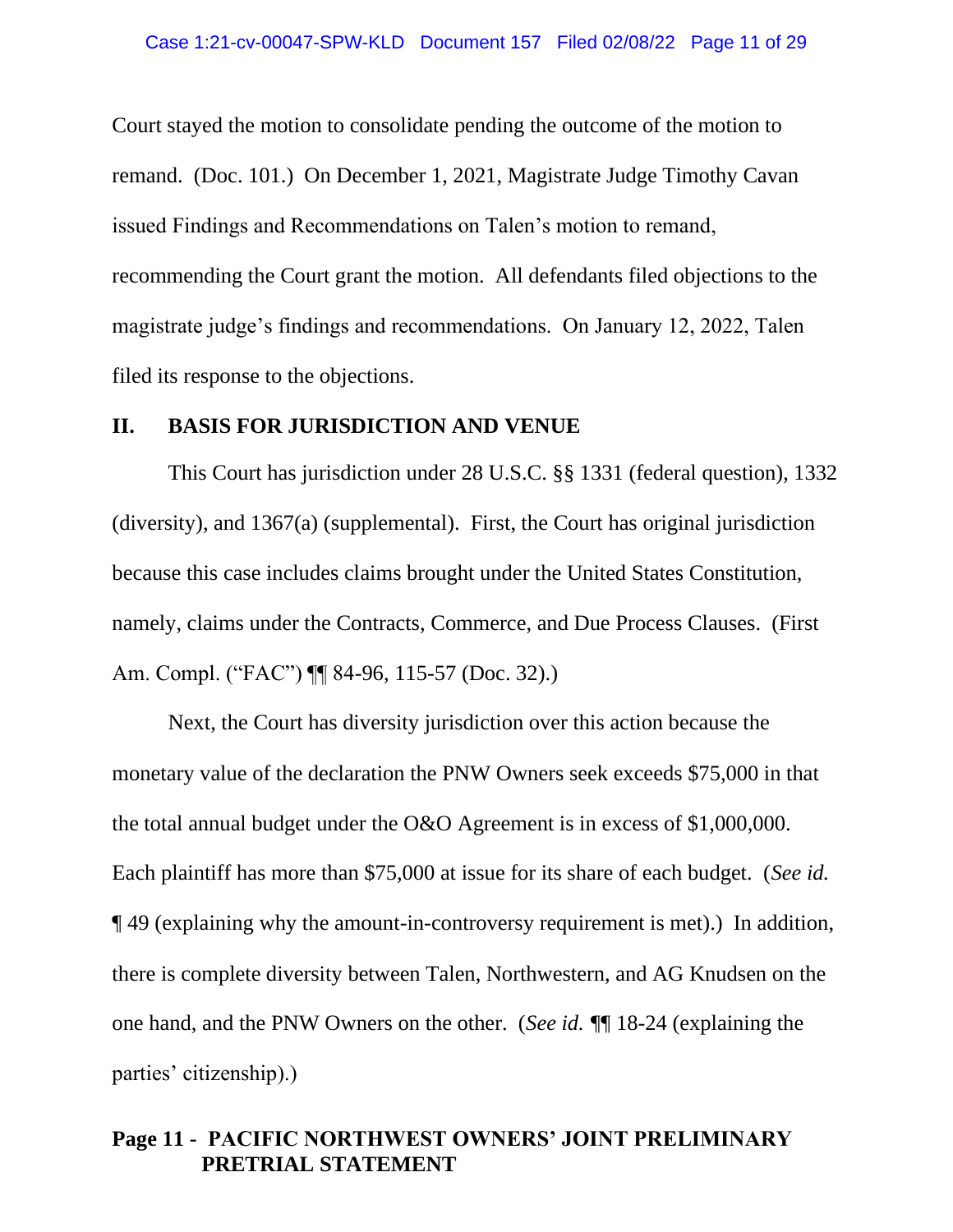Finally, the Court has jurisdiction over the claim brought under the Contract Clause of the Montana Constitution because it is so related to the Contract Clause claim under the United States Constitution—over which the Court has original jurisdiction—that they form part of the same case or controversy. The two Contract Clause claims (claims 1 and 2) each relate to the substantial impairment Senate Bill 265 poses to the arbitration clause in the O&O Agreement. (*See id.* ¶¶ 84-104 (describing federal and state Contract Clause claims).)

The proper venue for this action is in the United States District Court for the District of Montana. The challenged legislation was passed by the Montana legislature and targets Colstrip, which is located within the district. 28 U.S.C. § 1391(b)(2); (FAC ¶¶ 56-70, 77-83).

## **III. FACTUAL BASIS AND LEGAL THEORY FOR EACH CLAIM**

The PNW Owners raise the following six claims.

**A. Claims 1 and 2: Declaratory relief that Senate Bill 265 is unconstitutional as applied to the O&O Agreement under the Contract Clauses of the United States and Montana constitutions.** 

**Claim 5: Declaratory and injunctive relief under 23 U.S.C. § 1983 that Senate Bill 266 violates the Contract Clause of the United States Constitution.**

The amendments to Montana Code Section 27-5-323 by Senate Bill 265 and

to Montana Code Section 30-14-2702 (amending Montana Unfair Trade Practices

## **Page 12 - PACIFIC NORTHWEST OWNERS' JOINT PRELIMINARY PRETRIAL STATEMENT**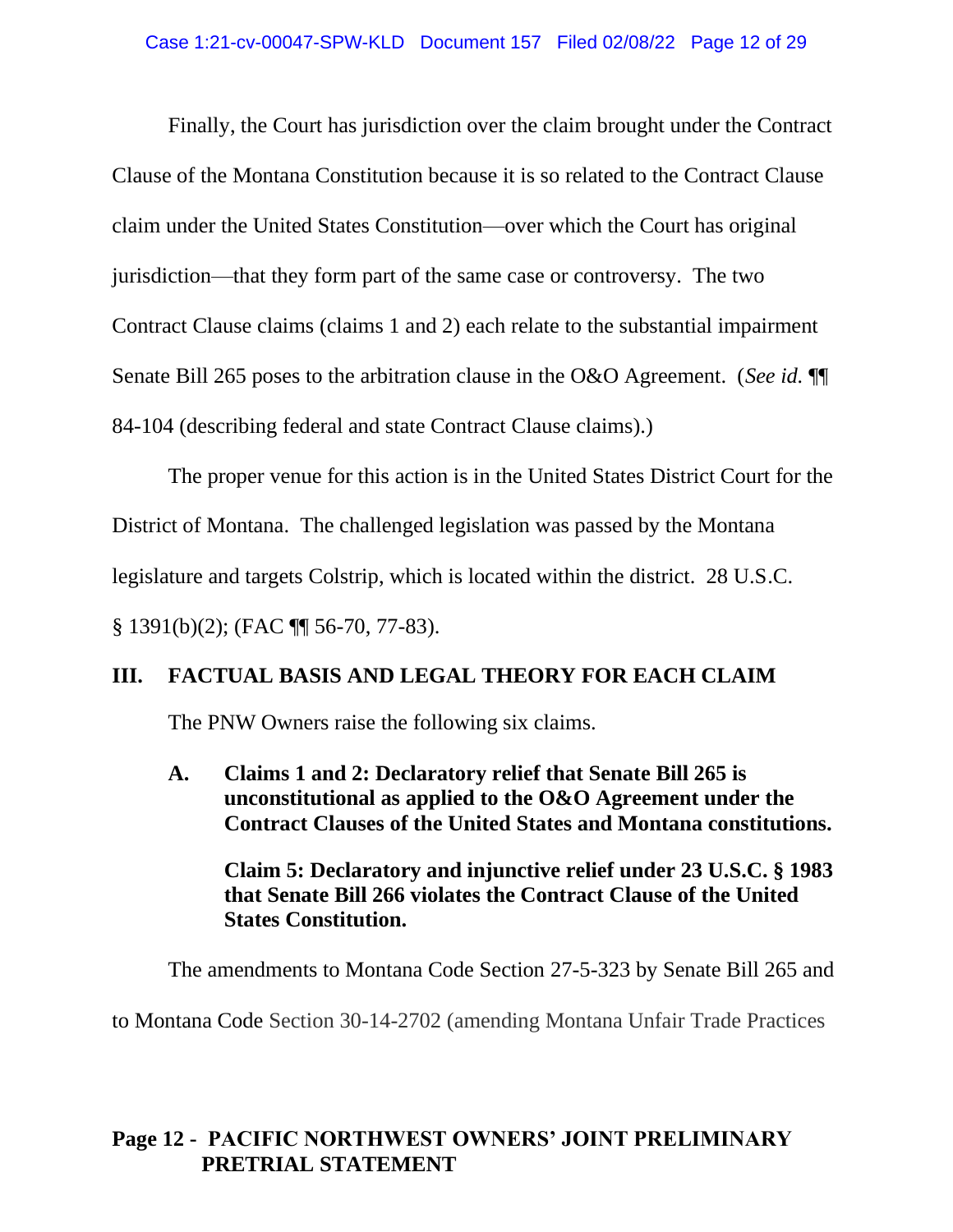and Consumer Protection Act of 1973) by Senate Bill 266 run afoul of the Contract Clauses in the United States and Montana Constitutions.

Under the United States and Montana State Contract Clauses, a law that substantially impairs a person's contractual rights is constitutional only if it advances a significant and legitimate public purpose. *See Sveen v. Melin*, 138 S. Ct. 1815, 1821 (2018); *Carmichael v. Workers' Comp. Ct. of Mont.*, 763 P.2d 1122, 1124 (Mont. 1988).

Senate Bill 265's amendments to Montana Code Section 27-5-323 substantially impair the PNW Owners' right to have a single arbitrator hear their dispute in Spokane under the Washington Arbitration Act. *See, e.g.*, *Angostura Int'l Ltd. v. Melemed*, 25 F. Supp. 2d 1008, 1011 (D. Minn. 1998) ("[P]rior to the [Minnesota Sales Representative Act ("MSRA")], [plaintiff] could select any forum it wished in which to resolve disputes with [defendant]. To the extent the MSRA deprives [plaintiff] of these rights, it is a substantial impairment."). Likewise, Senate Bill 266's amendments to Montana's Unfair Trade Practices Act substantially impairs the PNW Owners' contractual rights by imposing up to a \$100,000 per-day fine on any "conduct" that could bring about closure of Colstrip without unanimous consent. Because of Senate Bill 266, the PNW Owners cannot—easily or otherwise—(1) exercise their contract right to advocate in arbitration that the O&O Agreement does not require unanimous consent to close,

#### **Page 13 - PACIFIC NORTHWEST OWNERS' JOINT PRELIMINARY PRETRIAL STATEMENT**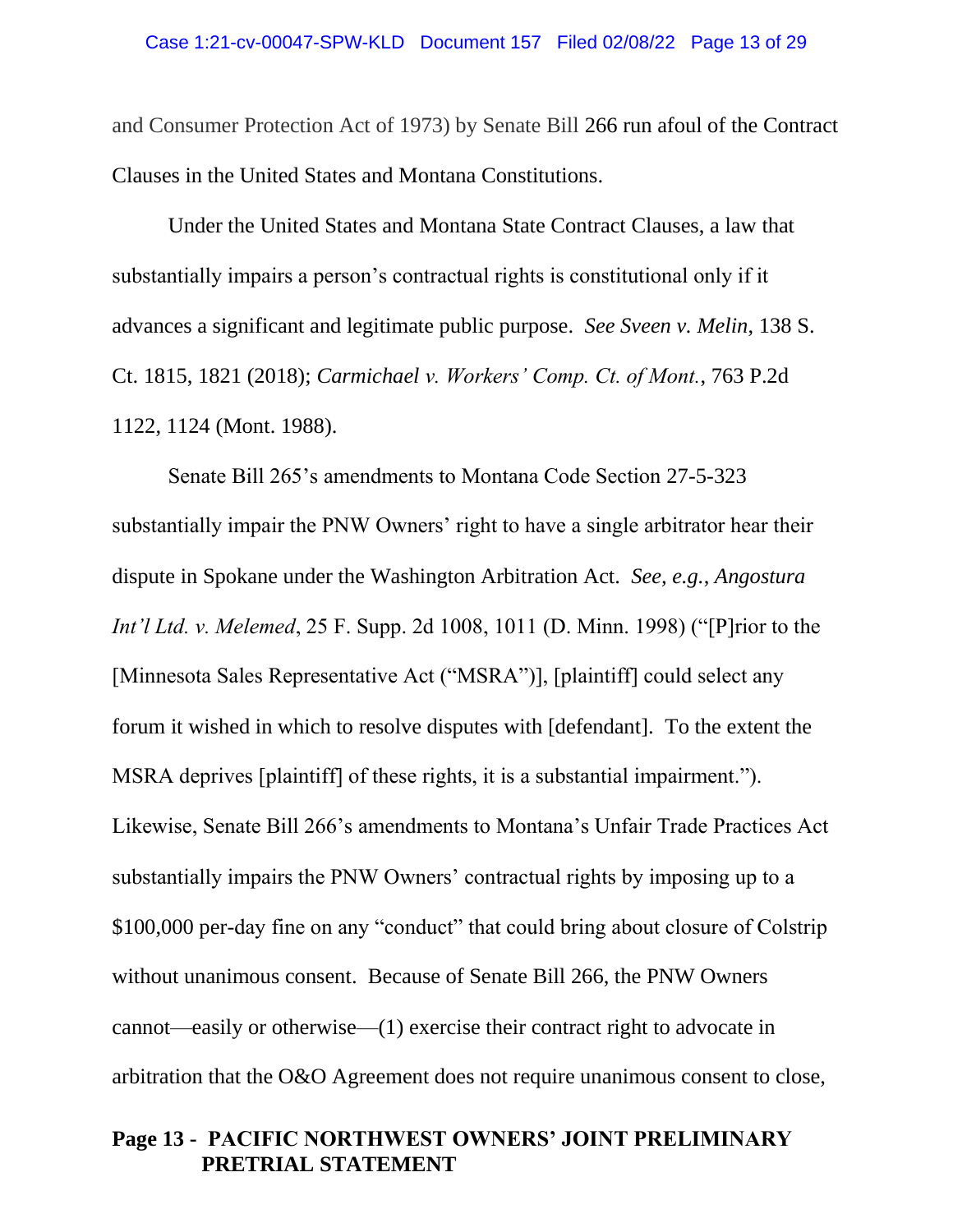(2) propose closure of Colstrip and vote in favor of closing, or (3) close Colstrip without unanimous consent. Senate Bill 266's amendments also impair the PNW Owners' contract rights regarding funding of Colstrip, including the right to vote "no" on an annual Colstrip budget or on certain repairs to damage to Colstrip, once again, making them subject to up to \$100,000 per-day in fines. Each of those restrictions substantially impair the PNW Owners' pre-existing contract rights.

Both Senate Bill 265 and Senate Bill 266, with their "extremely narrow focus" on the "purely private rights" of a very limited number of companies, fail to advance any public purpose. *See Allied Structural Steel Co. v. Spannaus*, 438 U.S. 234, 248-49 (1978) (holding law's "extremely narrow focus" proved it was not enacted to "protect a broad societal interest"); *Treigle v. Acme Homestead Ass'n*, 297 U.S. 189, 197 (1936) (holding law was invalid where it altered the "purely private" withdrawal rights of members of a building and loan association). The amendments therefore constitute the precise type of "special purpose legislation" that the Contract Clauses of the United States and Montana Constitutions prohibit. *See, e.g., Ass'n of Equip. Mfrs. v. Burgum*, 932 F.3d 727, 733(8th Cir. 2019) ("The law primarily benefits a particular economic actor in the farm economy—farm equipment dealers. Even if the law indirectly might benefit farmers and rural communities, the Contract Clause demands more than incidental public benefits."); *Equip. Mfrs. Inst. v. Janklow*, 300 F.3d 842, 861 (8th Cir. 2002) ("It is clear that

#### **Page 14 - PACIFIC NORTHWEST OWNERS' JOINT PRELIMINARY PRETRIAL STATEMENT**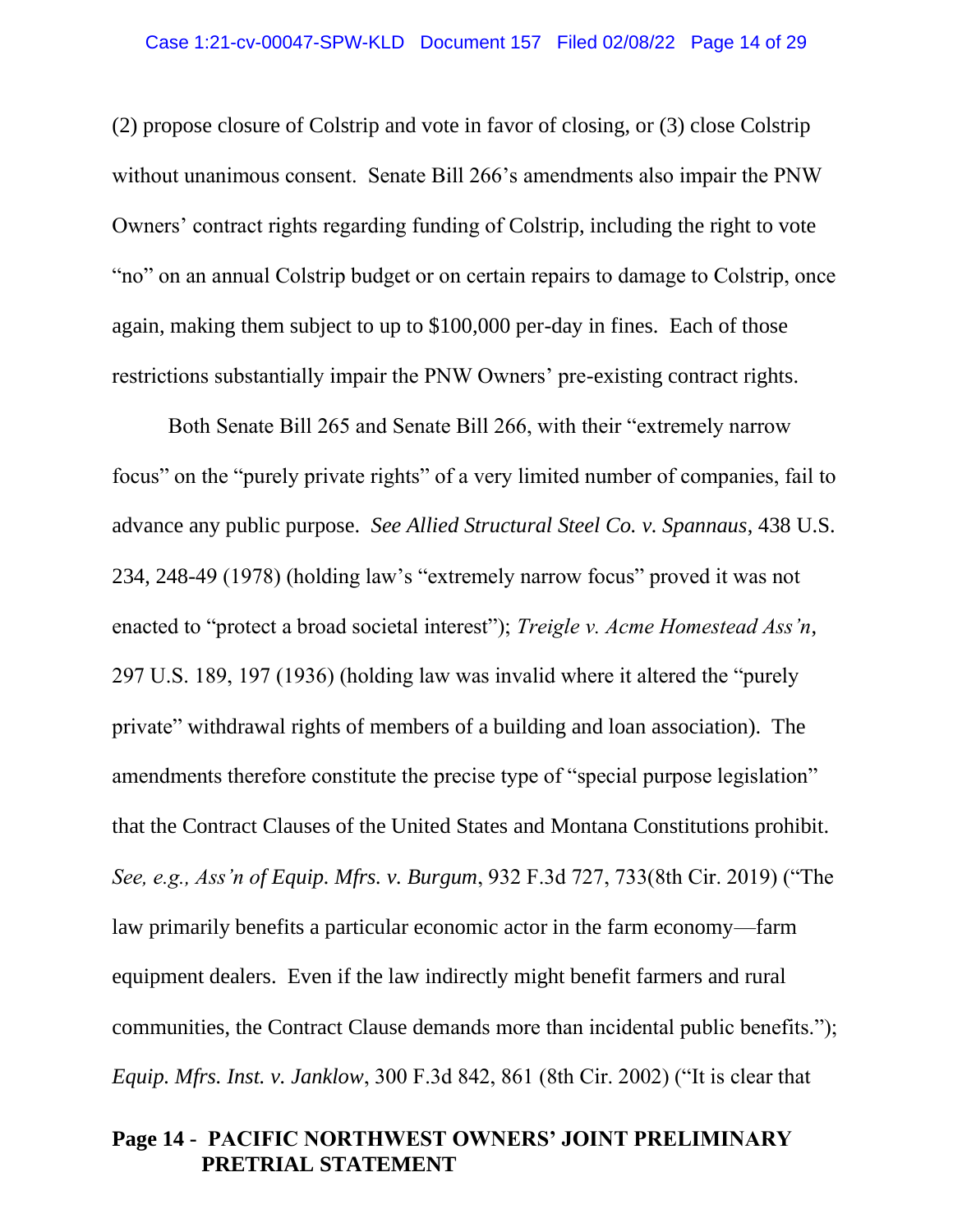#### Case 1:21-cv-00047-SPW-KLD Document 157 Filed 02/08/22 Page 15 of 29

the only real beneficiaries under the Act are the narrow class of dealers of agricultural machinery. . . . [S]uch special interest legislation runs afoul of the Contract Clause when it impairs pre-existing contracts.").

In its order granting the PNW Owners' motion for preliminary injunction, this Court acknowledged the unconstitutional character of Senate Bill 266's amendments to Montana's Unfair Trade Practices Act. There, the Court concluded that the PNW Owners are likely to demonstrate that Senate Bill 266 substantially impairs the PNW Owners' contractual rights under the O&O Agreement without advancing a corresponding significant and legitimate public purpose. (Doc. 100 at 9.)

## **B. Claim 3: Declaratory relief that Senate Bill 265 is preempted as applied to the O&O Agreement by the Federal Arbitration Act.**

**Page 15 - PACIFIC NORTHWEST OWNERS' JOINT PRELIMINARY** The amendments to Montana Code Section 27-5-323 by Senate Bill 265 are pre-empted by the Federal Arbitration Act ("FAA"). 9 U.S.C. §§ 1–16. "[A] statelaw rule is preempted if it is not a 'generally applicable contract defense. [1] and "a generally applicable rule may be preempted if it 'stand[s] as an obstacle to the accomplishment of the FAA's objectives.'" *Blair v. Rent-A-Car Center, Inc.*, 928 F.3d 819, 825 (9th Cir. 2019) (quoting *AT&T Mobility LLC v. Concepcion*, 563 U.S. 333, 339, 341 (2011)). Here, the amendments "single out arbitration agreements" by imposing procedural rules that apply only to arbitration and by invalidating venue provisions only if they are part of an arbitration agreement.

# **PRETRIAL STATEMENT**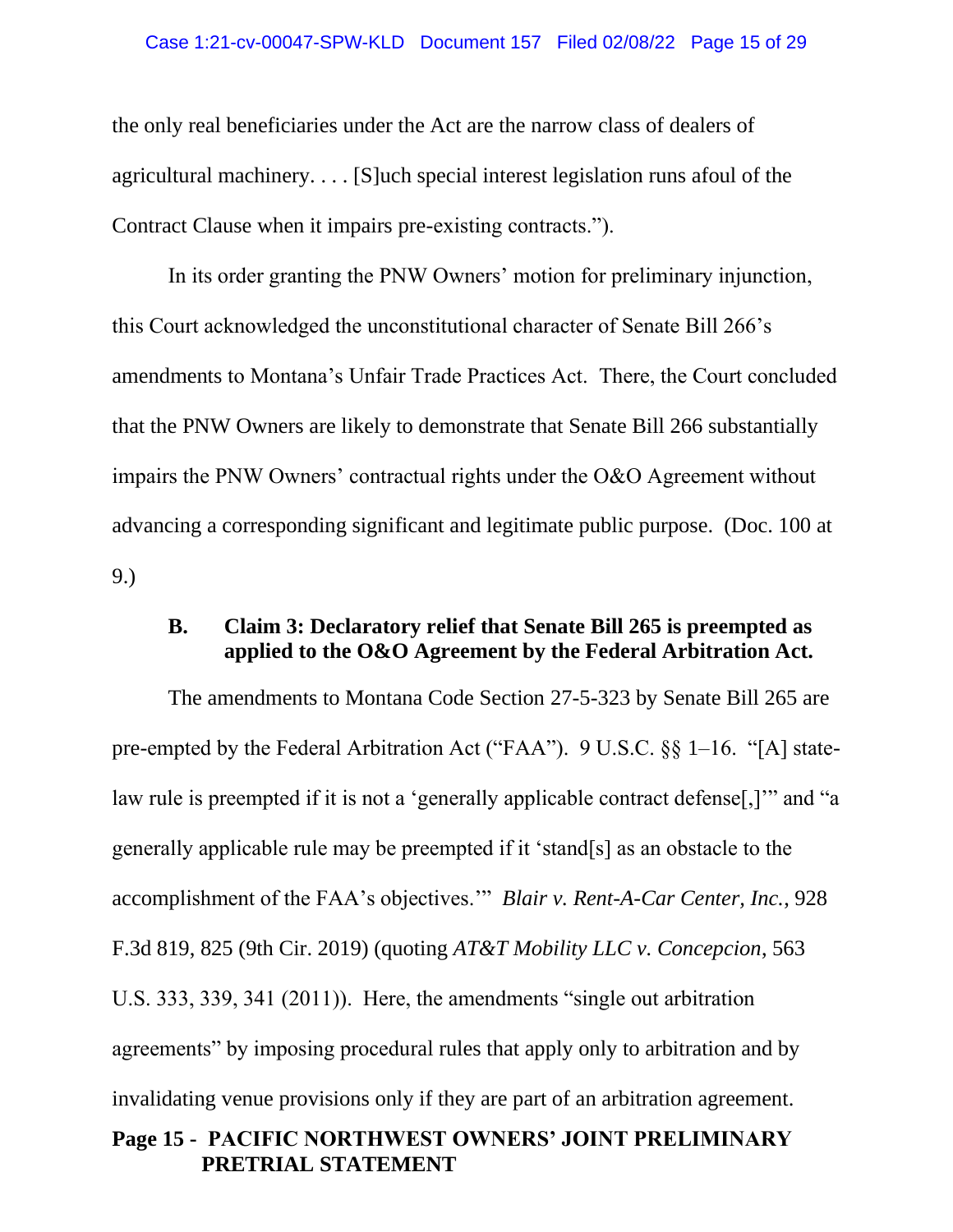*Sakkab v. Luxottica Retail N. Am., Inc.*, 803 F.3d 425, 432 (9th Cir. 2015)

(explaining that arbitration agreements may be invalidated only by "generally applicable contract defense[s]"). In addition, the amendments "stand[] as an obstacle to the accomplishment of the FAA's objectives" because they undermine the FAA's "principal purpose": "ensur[ing] that private arbitration agreements are enforced *according to their terms*." *Concepcion*, 563 U.S. at 343-44 (quoting *Volt Info. Scis., Inc. v. Bd. of Trs. of Leland Stanford Junior Univ.*, 489 U.S. 468, 478 (1989)) (emphasis added). Thus, the amendments fail both tests for preemption under the FAA.

## **C. Claim 4: Declaratory and injunctive relief under 23 U.S.C. Section 1983 that Senate Bill 266 violates the Commerce Clause.**

**Page 16 - PACIFIC NORTHWEST OWNERS' JOINT PRELIMINARY PRETRIAL STATEMENT** The amendments to Montana's Unfair Trade Practices Act by Senate Bill 266 are unconstitutional under the Commerce Clause of the United States Constitution. The dormant Commerce Clause prohibits economic protectionism through "regulatory measures designed to benefit in-state economic interests by burdening out-of-state competitors." *Wyoming v. Oklahoma*, 502 U.S. 437, 454 (1992) (citation omitted). That prohibition applies to cross-border investments, like the Colstrip plant. *See Edgar v. MITE Corp.*, 457 U.S. 624, 642-44 (1982) (holding unconstitutional state law regulating out-of-state purchases of in-state companies). In particular, using fines to keep employment and business in Montana to the detriment of out-of-state industry—as Senate Bill 266 does here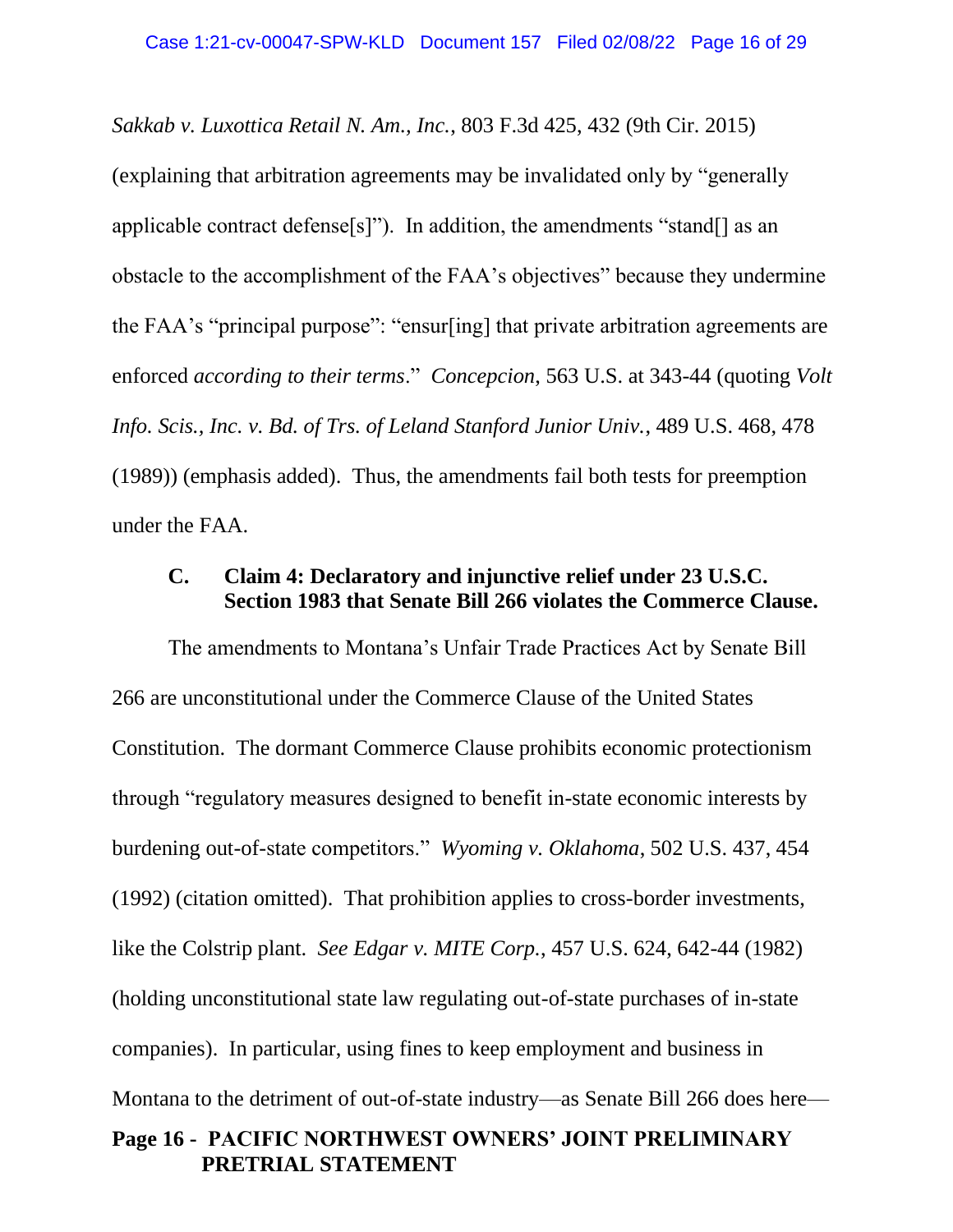is impermissible under the Commerce Clause. *Toomer v. Witsell*, 334 U.S. 385, 403 (1948) (invalidating laws that use the threat of fines "to divert to [one state] employment and business which might otherwise go to" another state).

In passing Senate Bill 266's amendments to Montana's Unfair Trade Practices Act, the Montana legislature intended to discriminate against the PNW Owners' out-of-state interests in favor of Montana interests (*e.g*., retention of Montana jobs). (Doc. 103 at 5-6) (sponsoring senator stating "I think we have every right to . . . use any means necessary here at the legislature to make sure our interests aren't trampled by the environmental views in the states of Washington and Oregon."); *see also Westinghouse Elec. Corp. v. Tully*, 466 U.S. 388, 406 (concluding that a law is discriminatory under the Commerce Clause if it intends "to prevent the loss of economic activity already in the State" by "prevent[ing] current business from being diverted elsewhere"). In addition, the amendments have the practical effect intended—they impose a chilling \$100,000 daily fine if the PNW Owners attempt to close Colstrip. *See Nat'l Meat Ass'n v. Deukmejian*, 743 F.2d 656, 659 (9th Cir. 1984) (observing that economic protectionism can occur through either discriminatory purpose or effect).

In its order granting the PNW Owners' motion for preliminary injunction, this Court concluded that the purpose of Senate Bill 266 is "to protect Colstrip Units 3 and 4 from 'out-of-state corporations' and 'woke, overzealous regulators in

#### **Page 17 - PACIFIC NORTHWEST OWNERS' JOINT PRELIMINARY PRETRIAL STATEMENT**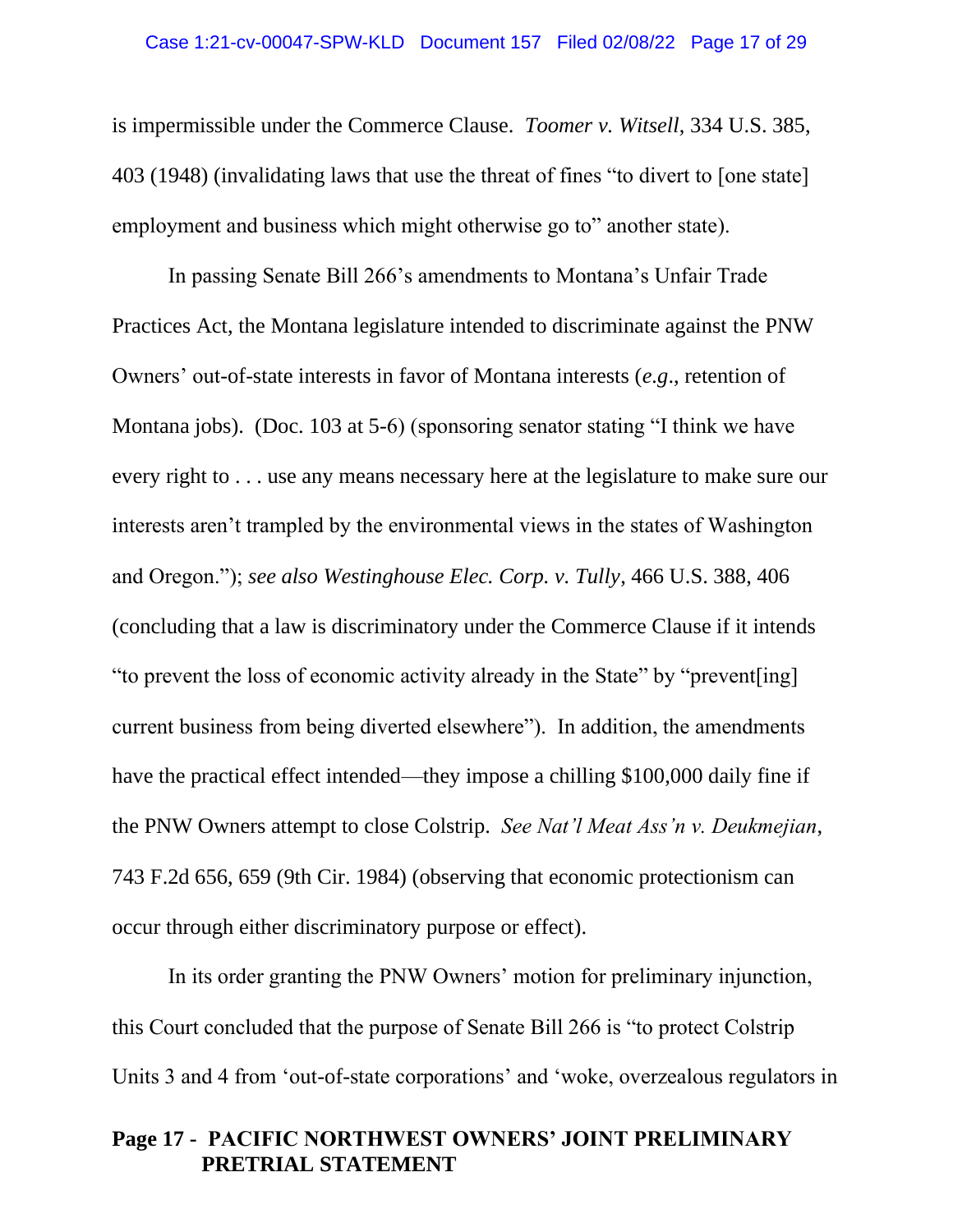Washington State<sup>[1]</sup>" (Doc. 100 at 4.) The Governor's signing statement and the transcript of Senate Bill 266's hearings, according to this Court, demonstrates Montana enacted a bill with a discriminatory intent that is likely unconstitutional under the Commerce Clause. (*Id*.)

## **D. Claim 6: Declaratory and injunctive relief under 23 U.S.C. Section 1983 that Senate Bill 266 violates the Due Process Clause of the United States Constitution.**

The amendments to Montana's Unfair Trade Practices Act by Senate Bill 266 are void for vagueness under the Due Process Clause of the United States Constitution. Under the Due Process Clause, a law is void for reasons of vagueness where the law (1) fails to give fair notice of what is prohibited or (2) "is so standardless that it authorizes or encourages seriously discriminatory enforcement." *FCC v. Fox Television Stations*, 567 U.S. 239, 253 (2012) (quotation marks and citations omitted).

First, Senate Bill 266 is written in such a way that the PNW Owners have to guess at its meaning—the bill proscribes any "conduct" to "bring about" the "closure of a generating unit of a facility without . . . the consent of all owners." (Senate Bill 266 § 2(1)(b).) That could include conduct ranging from conduct that "actually" brings about closure to conduct that "might" bring about closure. It could, for example, include advocating in an arbitration to permit closure of Colstrip by less than unanimous consent of the owners. Or, it could require an

#### **Page 18 - PACIFIC NORTHWEST OWNERS' JOINT PRELIMINARY PRETRIAL STATEMENT**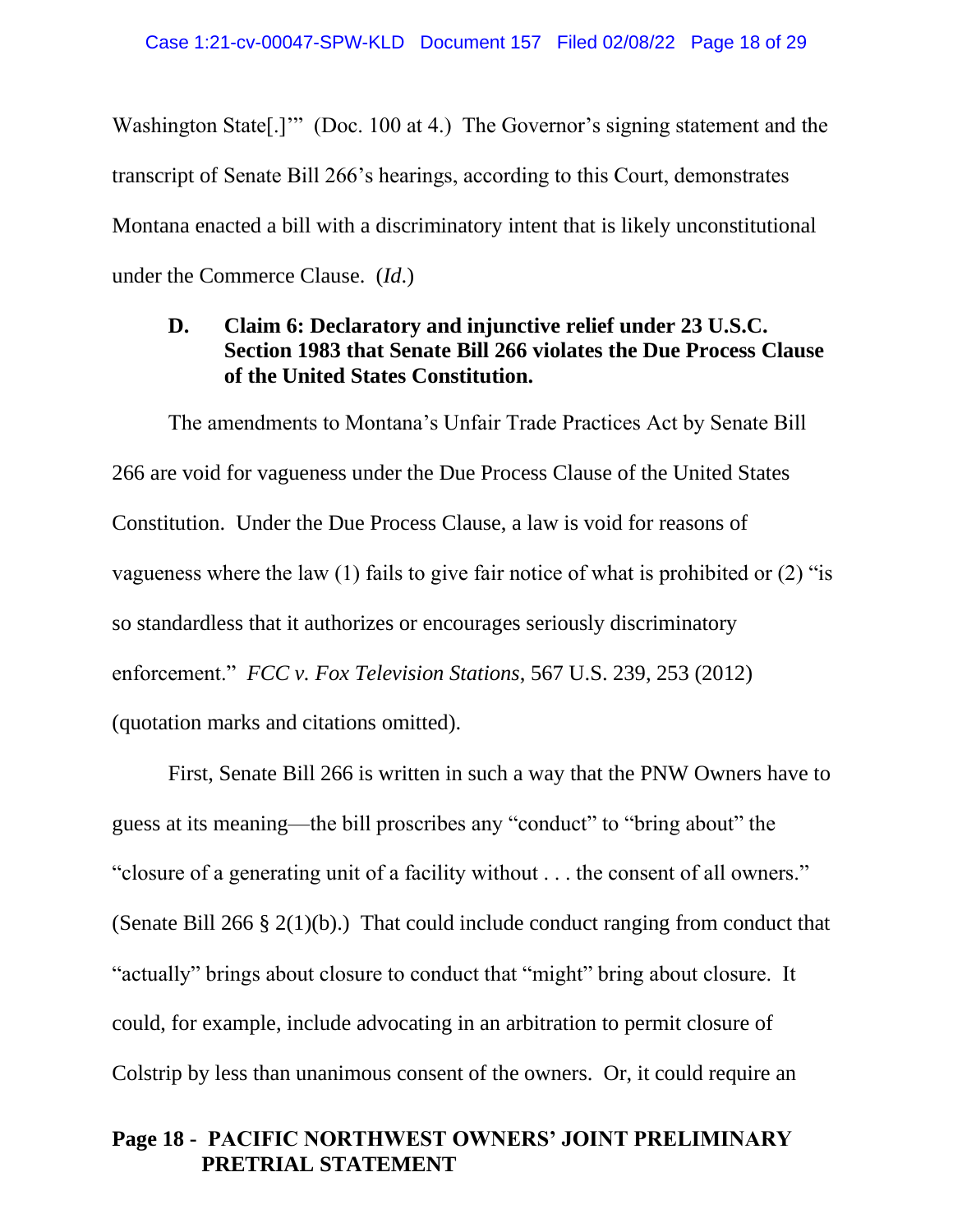actual vote to close Colstrip. It is unclear which of those actions would trigger the amendments and the related \$100,000 per-day fines. *See Forbes v. Napolitano*, 236 F.3d 1009, 1013 (9th Cir. 2000) (disapproving of enactments that fail to "provide any clues about how the statute [will] be applied"). In other words, Senate Bill 266 lacks real guidelines—much less fair notice—regarding what is prohibited. Second, that same lack of specificity renders Senate Bill 266 standardless. There is no clear line or "guidance as to where the state should draw the line" on enforcement, which could, and likely will, lead to discriminatory enforcement to the PNW Owners' detriment. *Id*. Thus, Senate Bill 266 fails both void-for-vagueness tests under the Due Process Clause of the United States Constitution.

In its order on the PNW Owners' motion for preliminary injunction, this Court concluded that although SB 266 is "broad and relatively indefinite about what conduct is specifically prohibited," the PNW Owners failed to provide sufficient analysis on this point to allow the Court to conclude that they had met their high burden on a preliminary injunction. The Court suggested that these arguments could be suitable for development at a later stage in the action. (Doc. 100 at 11.)

#### **IV. COMPUTATION OF DAMAGES**

The PNW Owners do not assert a claim for damages.

#### **Page 19 - PACIFIC NORTHWEST OWNERS' JOINT PRELIMINARY PRETRIAL STATEMENT**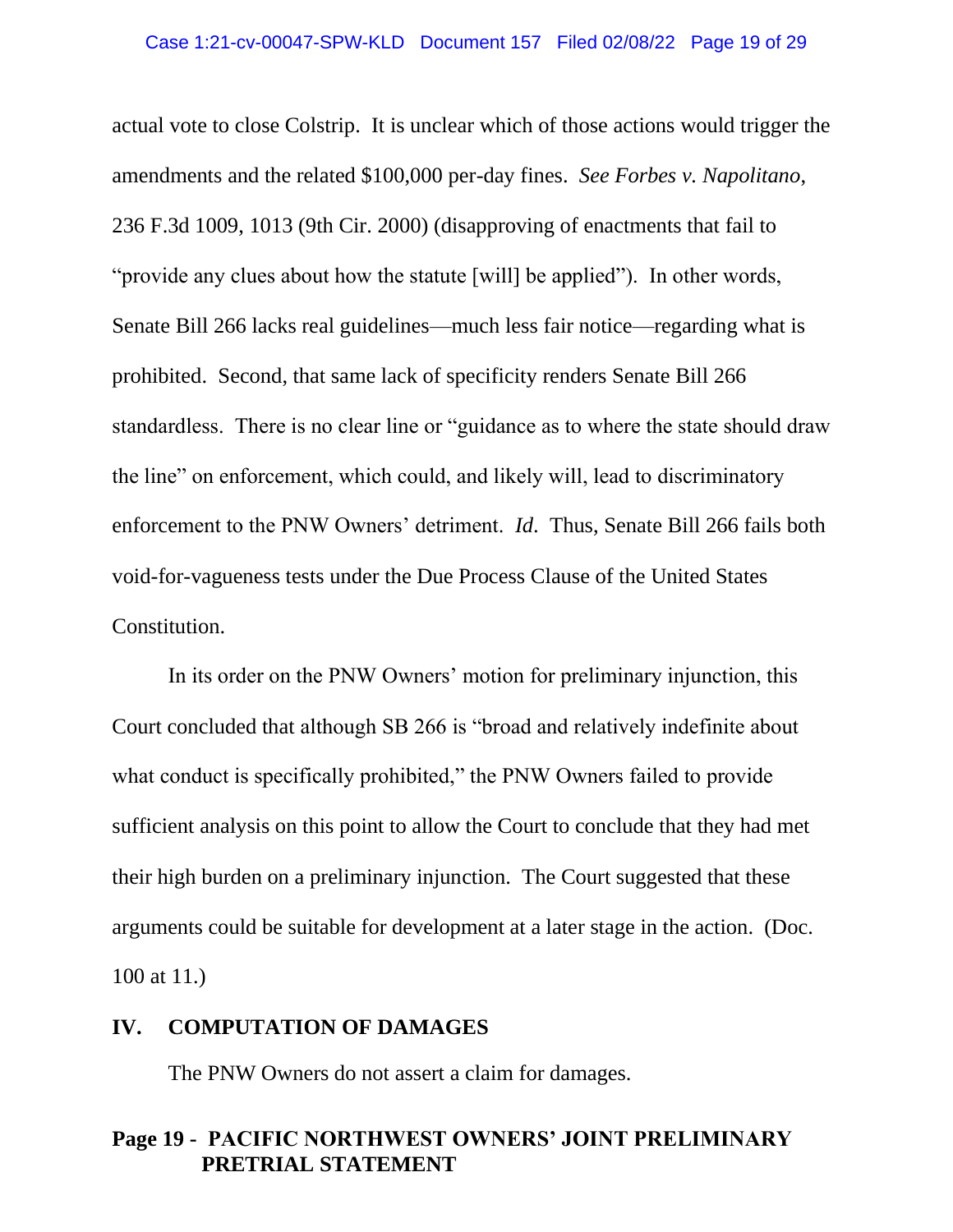#### **V. PENDING RELATED LITIGATION**

There are two pending cases and one arbitration that are related to this action, as discussed above.

A. *Avista Corp., et al. v. NorthWestern Corporation, et al.*, No. 2:21-cv-00163 (E.D. Wash.), which has been transferred to the District of Montana, Billings Division (*Avista Corp. v. NorthWestern Corp.*, No. 1:21-cv-00090-SPW-TJC) where it remains pending.

B. *Talen Montana, LLC v. Avista Corp. et al.*, No. 1:21-cv-00058-SPW-TJC (D. Mont.). Currently pending before the Court are the PNW Owners' and NorthWestern's objections to Magistrate Judge Timothy Cavan's findings and recommendations on Talen's motion to remand to Montana's Thirteenth Judicial District Court, Yellowstone County (Cause No. DV-21-0511).

C. Under the arbitration clause (Section 18) in the O&O Agreement, any controversy arising out of or related to the O&O Agreement that cannot be resolved within 30 days must be submitted to a single arbitrator to be mutually selected by the parties or appointed by the Spokane County Superior Court in Washington. The arbitration clause requires any arbitration to be conducted in Spokane, Washington, subject to the Washington Arbitration Act.

Pursuant to Section 18 of the O&O Agreement, NorthWestern notified the PNW Owners and Talen in early 2021 that it intended to initiate arbitration on the

#### **Page 20 - PACIFIC NORTHWEST OWNERS' JOINT PRELIMINARY PRETRIAL STATEMENT**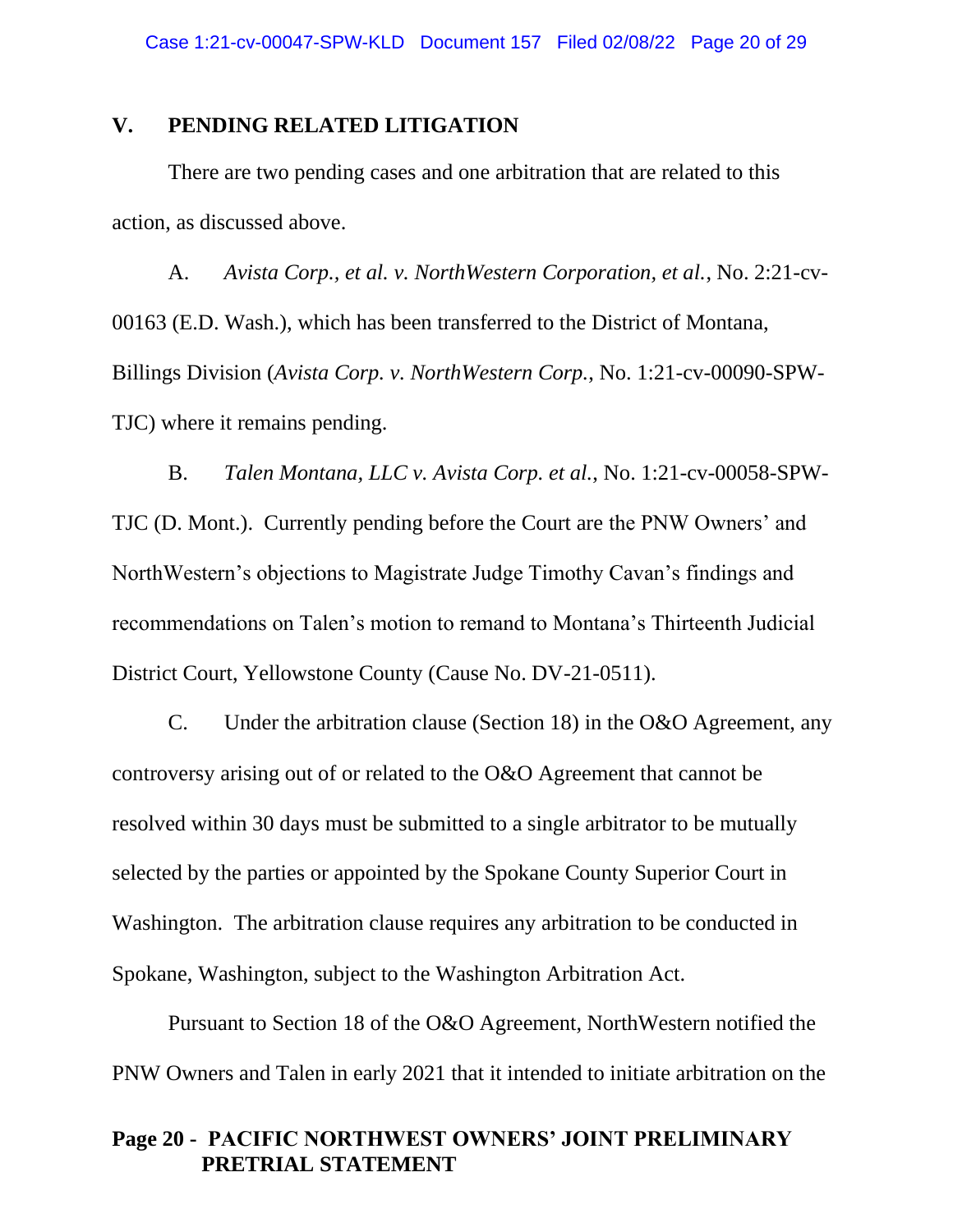#### Case 1:21-cv-00047-SPW-KLD Document 157 Filed 02/08/22 Page 21 of 29

question of "what vote is required to close Units 3 and 4 and what is the obligation of each owner to fund operations of the plant[.]" NorthWestern subsequently filed an arbitration demand and an amended arbitration demand. In turn, PacifiCorp, PSE, PGE, and Avista each served their responses to NorthWestern's amended arbitration demand and their own arbitration demands. Talen also submitted a response to NorthWestern's amended arbitration demand.

The parties to the arbitration exchanged proposals on various aspects of arbitration, including the number of arbitrators, the arbitrator selection process, the venue, and potential arbitration procedures. Because the parties have been unable to agree on those issues, arbitration has stalled. Talen relies on Senate Bill 265 to try to contravene the arbitration provision in the O&O Agreement, while also contending that the disputes in the various arbitration demands are not ripe. On August 17, 2021, the PNW Owners filed a motion for summary judgment in this action, seeking to resolve Talen's allegations regarding the effect of Senate Bill 265 on their arbitration. (Doc. 88.) It is unlikely the parties will progress in their arbitration efforts while that motion remains unresolved.

## **VI. ADDITIONAL PROPOSED STIPULATIONS OF FACT AND APPLICABLE LAW**

#### **A. Proposed Additional Stipulations of Fact.**

1. Talen is the Operator of the Colstrip Steam Electric Station.

#### **Page 21 - PACIFIC NORTHWEST OWNERS' JOINT PRELIMINARY PRETRIAL STATEMENT**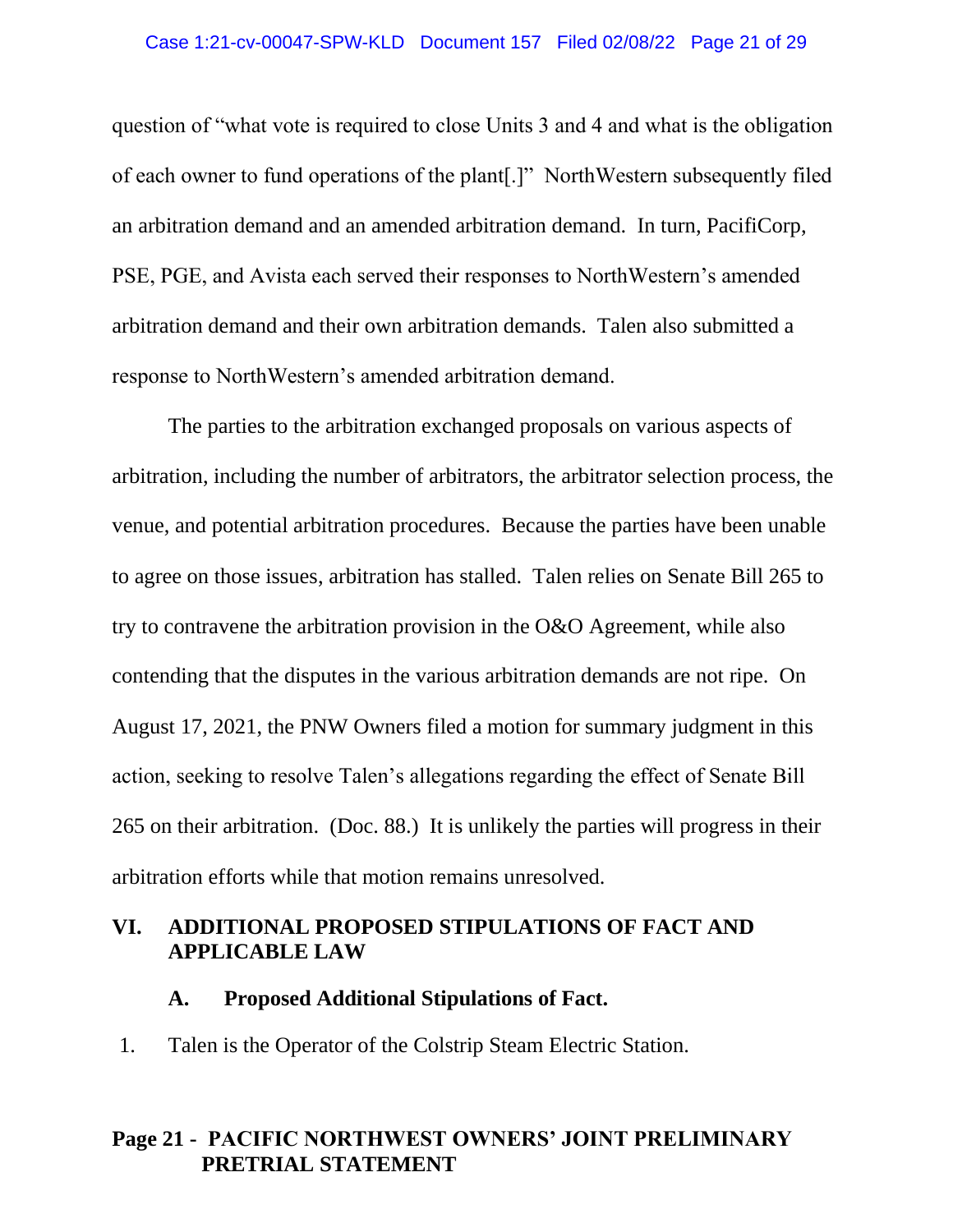- 2. Colstrip comprises two coal-fired electric generating units (Units 3 and 4) located in Colstrip, Montana. Colstrip is governed by the O&O Agreement.
- 3. Units 3 and 4 are operated by Talen and owned by PSE, Avista, PGE, PacifiCorp, NorthWestern, and Talen with the following ownership interests:

| Owner        | <b>Unit 3</b> | <b>Unit 4</b> |
|--------------|---------------|---------------|
| <b>PSE</b>   | 25%           | 25%           |
| <b>PGE</b>   | 20%           | 20%           |
| Avista       | 15%           | 15%           |
| PacifiCorp   | 10%           | 10%           |
| Talen        | 30%           | n/a           |
| NorthWestern | n/a           | 30%           |

- 4. The six companies are parties to the O&O Agreement.
- 5. The O&O Agreement includes the following arbitration clause:

Any controversies arising out of or relating to this Agreement which cannot be resolved through negotiations among the Project Users within thirty (30) days after inception of the matter in dispute shall, upon demand of any Project User involved in the controversy, be submitted to an Arbitrator having demonstrated expertise in the matter submitted. If the Project Users cannot mutually agree upon such Arbitrator, then upon petition of any Project User, such Arbitrator shall be appointed by the Superior Court of the State of Washington, in and for the County of Spokane. The arbitration shall be conducted in Spokane, Washington, pursuant to the Washington Arbitration Act, RCW Chapter 7.04 as the same may be amended from time to

## **Page 22 - PACIFIC NORTHWEST OWNERS' JOINT PRELIMINARY PRETRIAL STATEMENT**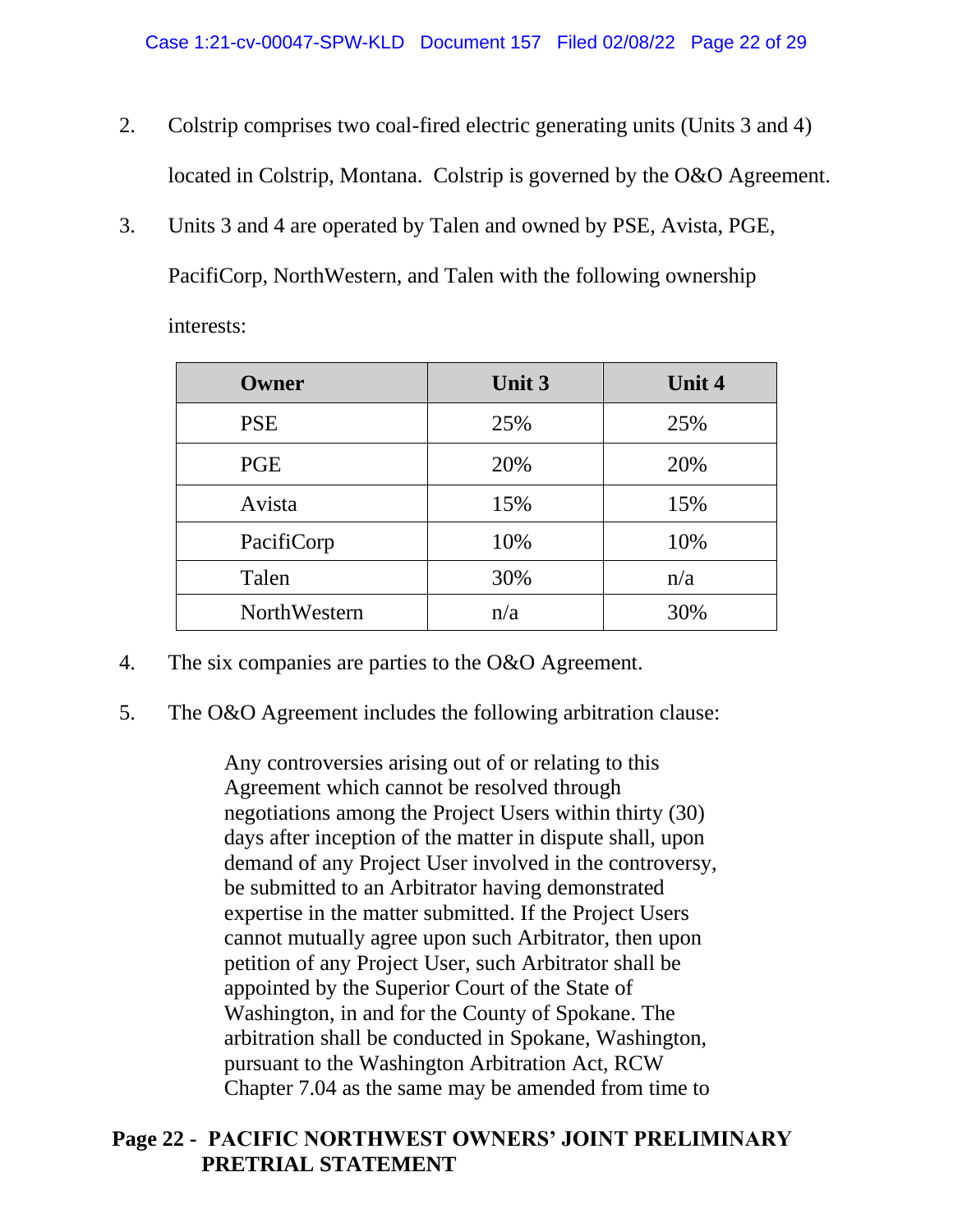time. The Arbitrator shall render his decision in writing not later than thirty (30) days after the matter has been submitted to him, and such decision shall be conclusive and binding upon the Project Users. The costs incurred by any arbitration proceedings shall be charged to Costs of Construction or Costs of Operation, whichever may be appropriate, provided that each party shall bear its own attorney's fees and costs of witnesses.

- 6. On February 9, 2021, NorthWestern provided notice to the other Colstrip owners of its intent to initiate an arbitration to "obtain a definitive answer to the questions of what vote is required to close Units 3 and 4 and what is the obligation of each co-owner to fund operations of the plant[.]"
- 7. On March 12, 2021, NorthWestern served an arbitration demand. NorthWestern served an amended arbitration demand on April 2, 2021.
- 8. On April 20, 2021, PSE, PGE, and Avista each served a demand for arbitration and responses to NorthWestern's amended demand. On April 22, 2021, PacifiCorp did the same. On April 23, 2021, Talen sent a letter to NorthWestern regarding NorthWestern's amended demand.
- 9. The arbitration has not begun. The parties have exchanged proposals regarding the number of arbitrators and the arbitrator-selection process, the venue for arbitration, and the procedures the parties might follow during an arbitration. The parties have been unable to agree on those details.
- 10. Montana Senate Bill 265 (2021) amends M.C.A. § 27-5-323 to provide that an "agreement concerning venue involving an electrical generation facility

## **Page 23 - PACIFIC NORTHWEST OWNERS' JOINT PRELIMINARY PRETRIAL STATEMENT**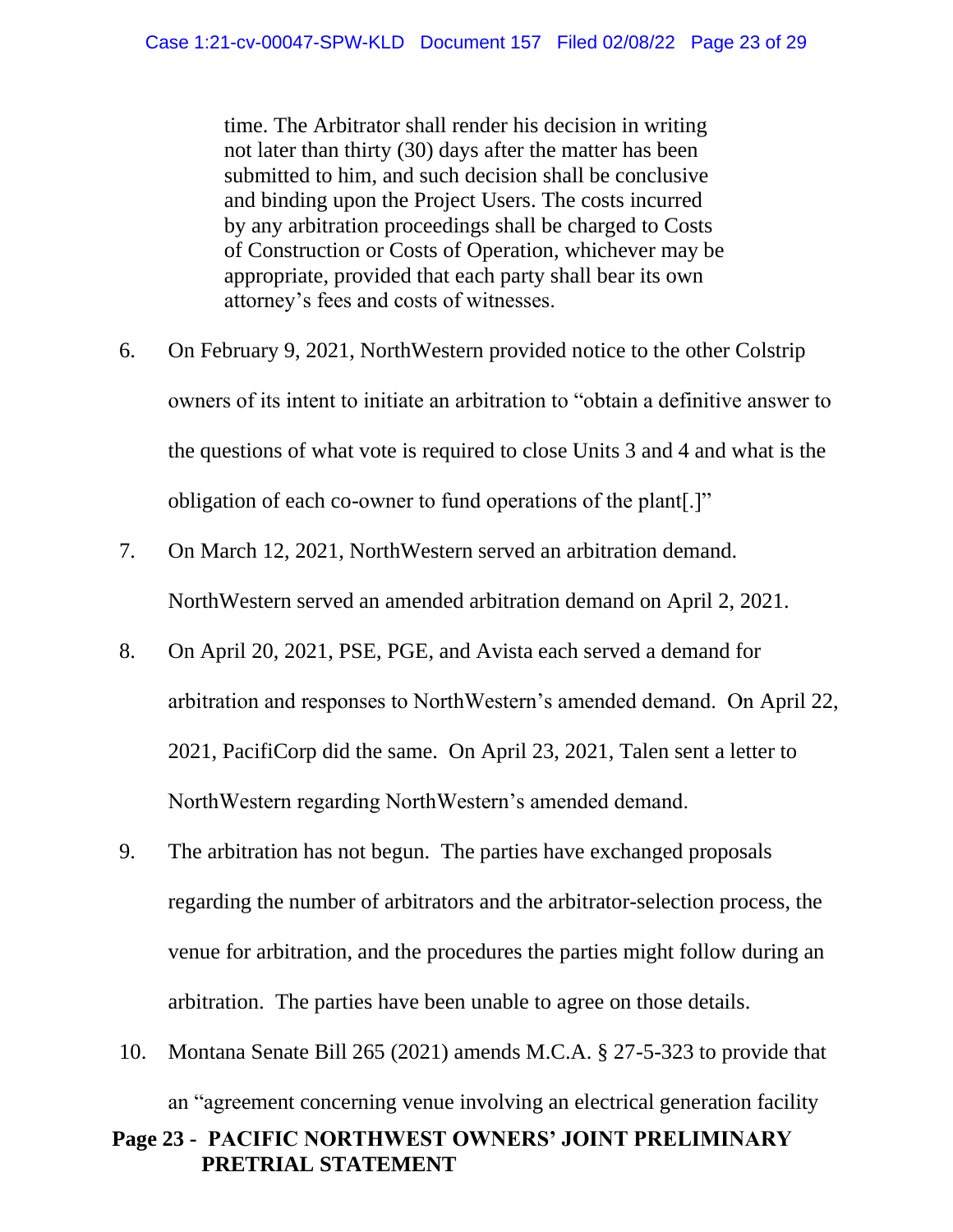in this state is not valid unless the agreement requires that arbitration occur within the state before a panel of three arbitrators selected under the Uniform Arbitration Act unless all parties agree in writing to a single arbitrator."

- 11. Montana Senate Bill 266 (2021) adds Montana Code § 30-14-2702 to the Montana Unfair Trade Practices and Consumer Protection Act of 1973. M.C.A.§ 30-14-2702 adds as unfair or deceptive acts or practices (i) "[t]he failure or refusal of an owner of a jointly owned electrical generation facility in the state to fund its share of operating costs associated with a jointly owned electrical generation fund" and (ii) "[c]onduct by one or more owners of a jointly owned electrical generation facility in the state to bring about permanent closure of a generating unit of a facility without seeking and obtaining the consent of all co-owners of a generating facility."
- 12. Representatives of Talen and NorthWestern spoke in support of Senate Bill 265 and Senate Bill 266 in committee hearings in the Montana Legislature in 2021. Representatives of the PNW Owners spoke in opposition to the bills. Senate Bill 265 and Senate Bill 266 were enacted on May 3, 2021.

## **Page 24 - PACIFIC NORTHWEST OWNERS' JOINT PRELIMINARY PRETRIAL STATEMENT**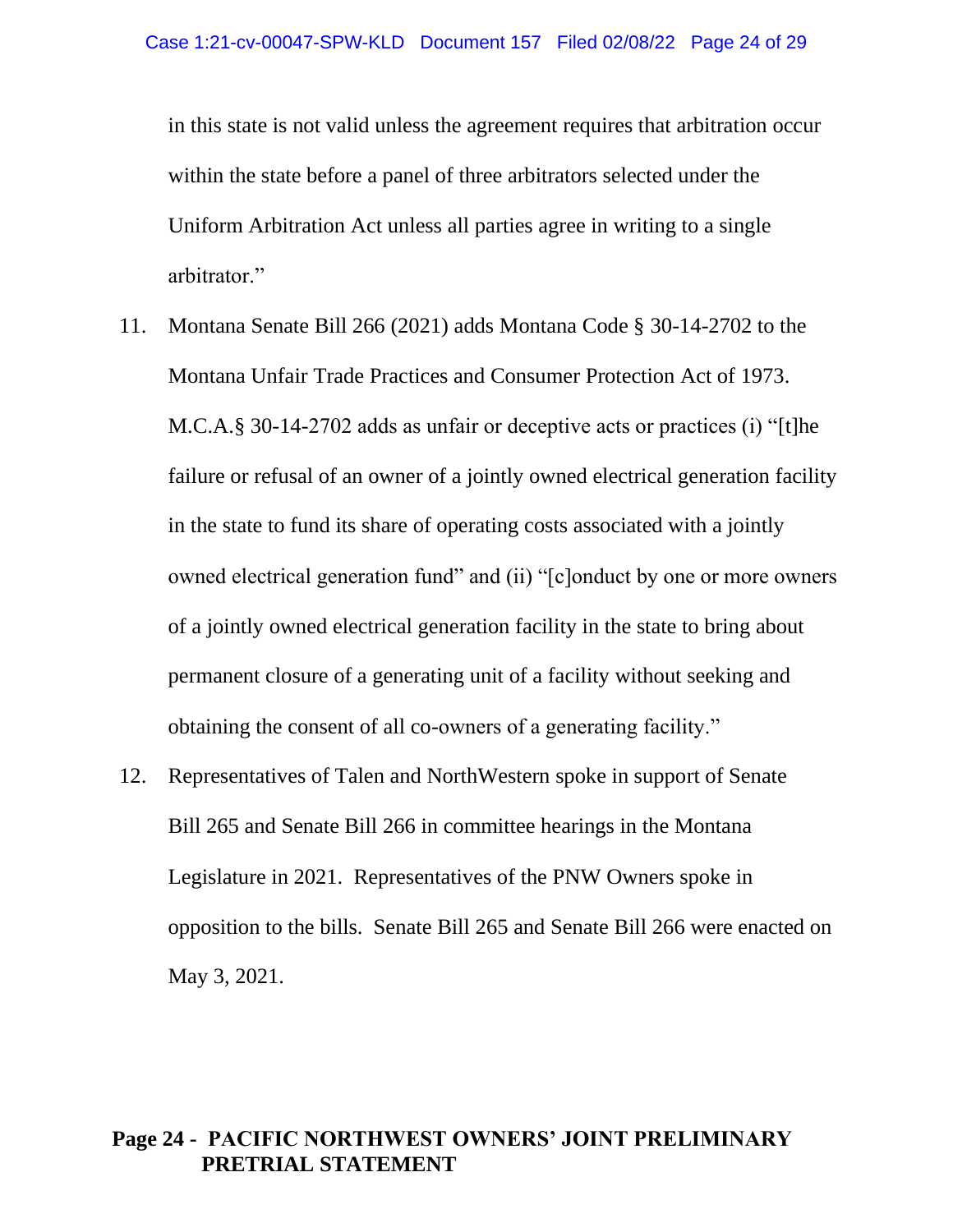#### **B. Proposed Stipulations of Law.**

Five of the six claims in the PNW Owners' First Amended Complaint concern federal statutory and constitutional law. One claim, the Second Claim for Relief, arises under Montana constitutional law. For that claim, Montana substantive law will apply. For all other claims and for all procedural issues, federal law will apply.

# **VII. PROPOSED DEADLINES FOR JOINING PARTIES OR AMENDING PLEADINGS**

The PNW Owners' proposed deadlines for joining parties or amending pleadings is thirty (30) days after the Court issues rulings on the PNW Owners' two pending motions for summary judgment. The thirty (30) days will begin on the day the Court issues the second of its two rulings.

# **VIII. CONTROLLING ISSUES OF LAW SUITABLE FOR PRETRIAL DISPOSITION**

All claims in this case are suitable for pretrial disposition, as they present legal issues without any material facts in dispute. The PNW Owners filed a motion for preliminary injunction regarding several claims, which the Court has granted. The PNW Owners have also filed two motions for summary judgment on five of their claims. Those motions are currently pending before the Court.

## **Page 25 - PACIFIC NORTHWEST OWNERS' JOINT PRELIMINARY PRETRIAL STATEMENT**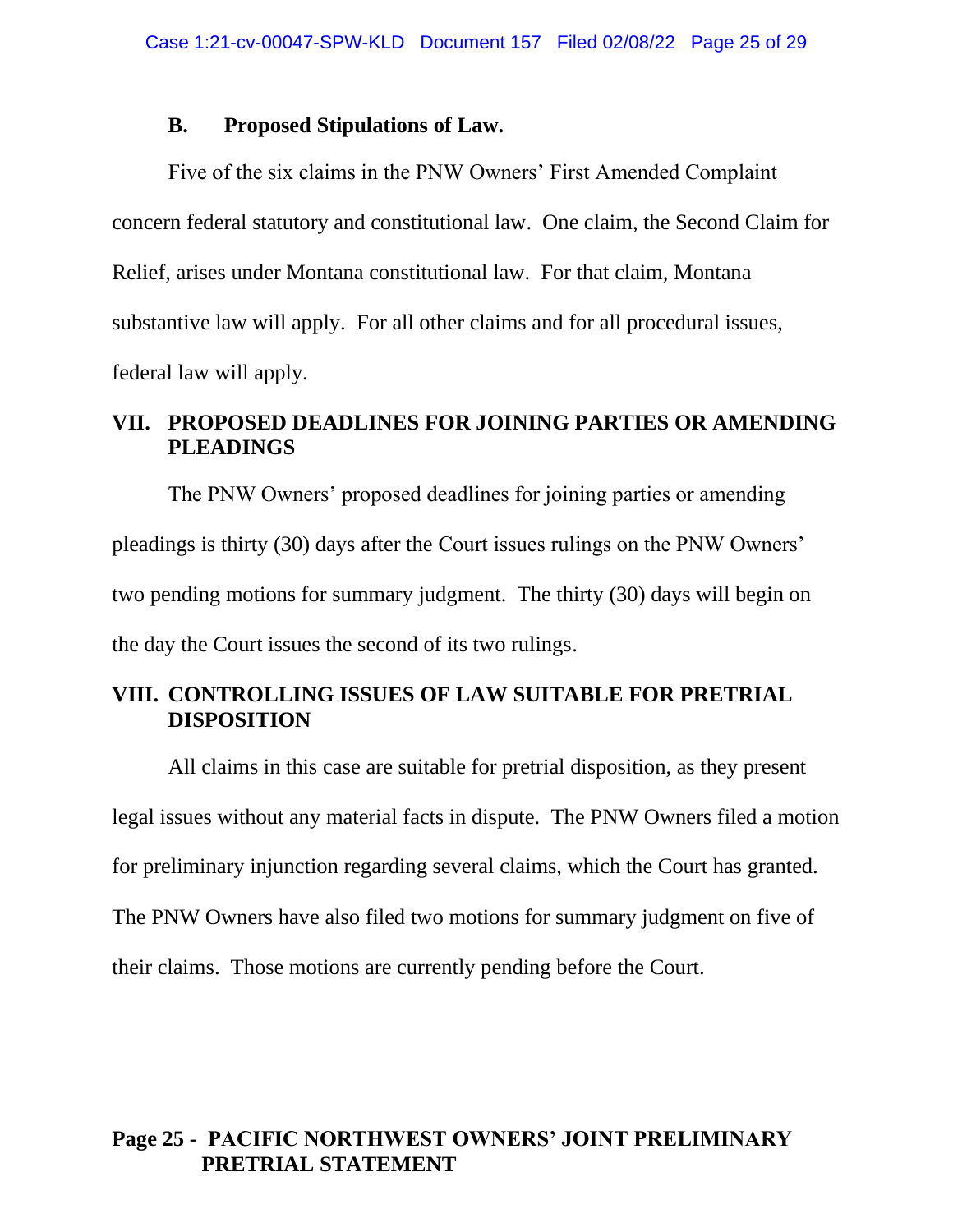#### **IX. INDIVIDUALS WITH KNOWLEDGE OF THE FACTS**

Consistent with their motions for summary judgment, the PNW Owners contend there are no questions of *material* facts with regard to the claims and defenses in this case and that each motion can be decided without discovery.

Each of the following individuals has knowledge of facts relevant to Colstrip, the O&O Agreement, the Colstrip Project Committee, the Colstrip owners' pending arbitration, the Colstrip owners' ongoing budget dispute, or the committee hearings for Senate Bill 265 and Senate Bill 266:

PSE: *Ronald Roberts*, Vice President, Energy Supply; *Nancy Atwood*, Manager, Joint Thermal and Power Contracts; *Melissa Lewis*, Melissa Lewis & Associates, lobbyist.

- Avista: *Jason R. Thackston*, Senior Vice President, Energy Resources and Environmental Compliance Officer; *Thomas Dempsey*, Senior Manager, Thermal Operations; *Steve Wenke*, former Senior Manager, Generation Strategy and Planning, representative to Colstrip Operating Committee; *Thomas Ebzery*, Thomas E. Ebzery P.C., former lobbyist for Avista and PGE.
- PGE: *Brett Greene*, Senior Director of Commercial Initiatives; *Shawn Davis*, Principal Analyst; *Craig Udy*, Operations Manager, representative to Colstrip Operating Committee.

#### **Page 26 - PACIFIC NORTHWEST OWNERS' JOINT PRELIMINARY PRETRIAL STATEMENT**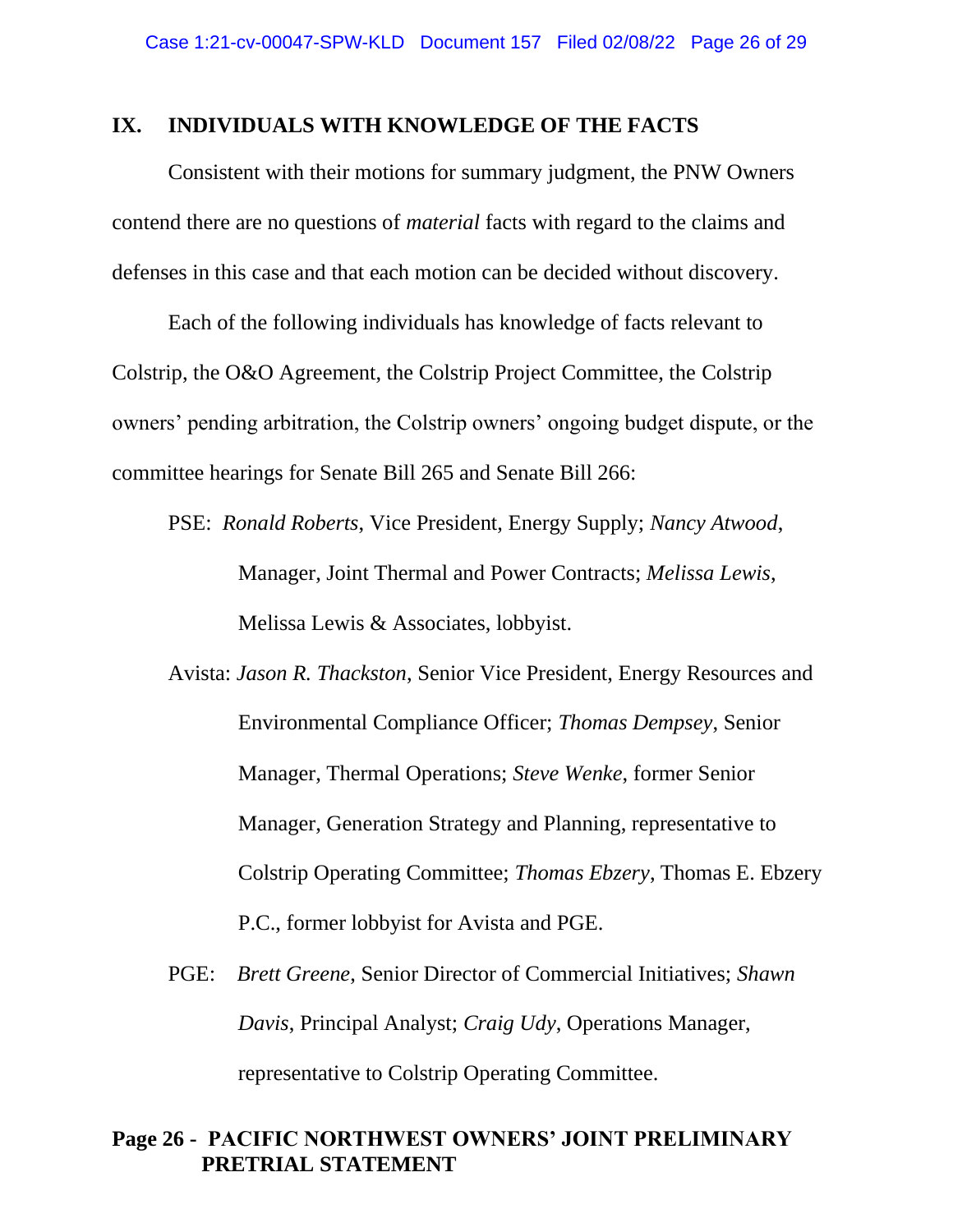PacifiCorp: *Brad Richards*, Vice President, Thermal Operations; *Mike Johanson*, Partner-Operated Plant Director; *Dana Ralston*, retired, former Senior Vice President, Thermal Generation and Mining; *Chuck Denowh*, The Montana Group, lobbyist.

- NorthWestern: *John Hines*, Vice President, Supply; *Mike Barnes*, Owners Representative; *David Hoffman*, Director, Government Affairs.
- Talen: *Shannon Brown*, Senior Director, Asset Management; *Neil Dennehy*, Plant Manager, Colstrip Power Plant; *Dale Lebsack Sr.*, President; *Eric Wheatley*, Finance Manager.

Attorney General: *Austin Knudsen*, State of Montana, Attorney General.

Each of the above individuals can be contacted through counsel of record for the identified party.

## **X. THIRD-PARTY INSURANCE AGREEMENTS**

None applicable.

## **XI. THE STATUS OF SETTLEMENT DISCUSSIONS AND PROSPECTS FOR COMPROMISE**

The PNW Owners doubt that settlement is a viable option on their claims challenging Senate Bill 265 or Senate Bill 266. They nevertheless remain willing to discuss settlement of the claims in this action, the related actions, and issues related to the arbitration, provided that such discussions do not delay resolution of the parties' disputes.

## **Page 27 - PACIFIC NORTHWEST OWNERS' JOINT PRELIMINARY PRETRIAL STATEMENT**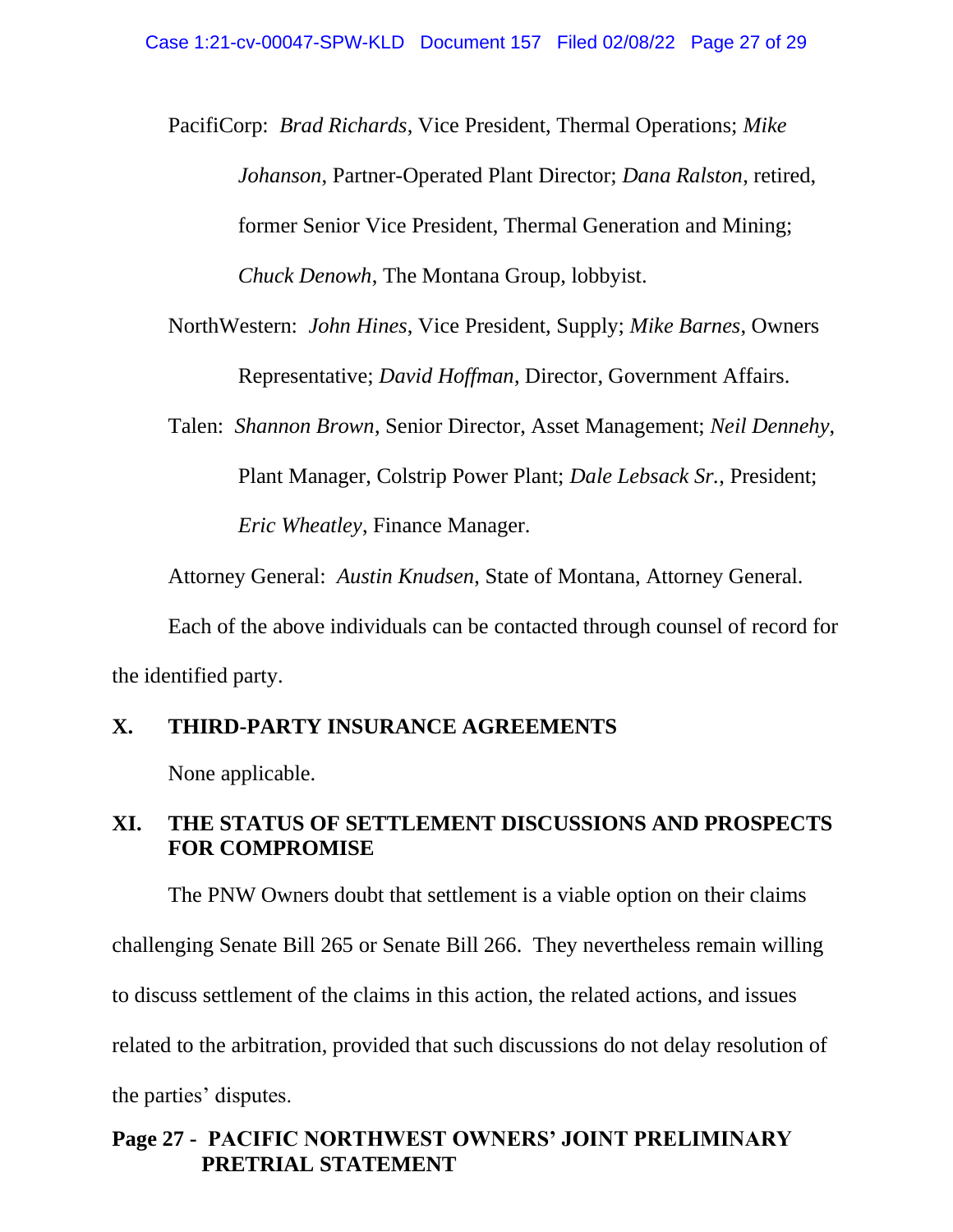## **XII. SUITABILITY OF SPECIAL PROCEDURES**

All claims seek declaratory or injunctive relief. The Court should adopt a case schedule that provides for summary adjudication without delay. Otherwise, the PNW Owners do not anticipate the need for any special procedures at this time.

### DATED: February 8, 2022 MARKOWITZ HERBOLD PC

*s/ Dallas DeLuca* Dallas DeLuca (admitted *Pro Hac Vice*) *Attorneys for Plaintiff Portland General Electric Company*

## **Page 28 - PACIFIC NORTHWEST OWNERS' JOINT PRELIMINARY PRETRIAL STATEMENT**